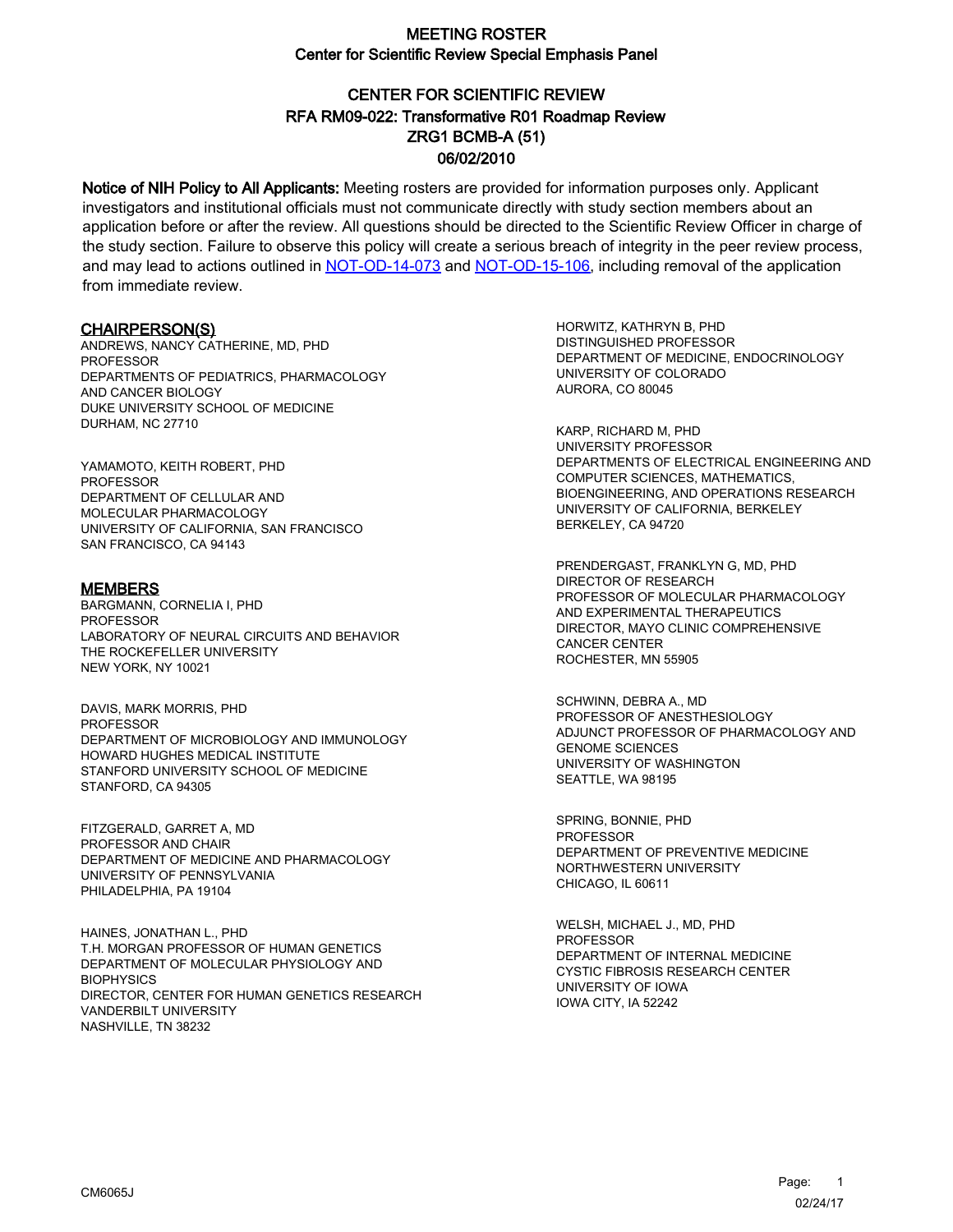# CENTER FOR SCIENTIFIC REVIEW ZRG1 BCMB-A (51) 06/02/2010 RFA RM09-022: Transformative R01 Roadmap Review

Notice of NIH Policy to All Applicants: Meeting rosters are provided for information purposes only. Applicant investigators and institutional officials must not communicate directly with study section members about an application before or after the review. All questions should be directed to the Scientific Review Officer in charge of the study section. Failure to observe this policy will create a serious breach of integrity in the peer review process, and may lead to actions outlined in [NOT-OD-14-073](https://grants.nih.gov/grants/guide/notice-files/NOT-OD-14-073.html) and [NOT-OD-15-106,](https://grants.nih.gov/grants/guide/notice-files/NOT-OD-15-106.html) including removal of the application from immediate review.

#### MAIL REVIEWER(S)

ADVINCULA, RIGOBERTO CASTILLO, PHD ASSOCIATE PROFESSOR DEPARTMENT OF CHEMISTRY UNIVERSITY OF HOUSTON HOUSTON, TX 77204-5003

ARMSTRONG, RICHARD N, PHD PROFESSOR DEPARTMENT OF BIOCHEMISTRY VANDERBILT UNIVERSITY SCHOOL OF MEDICINE NASHVILLE, TN 37232

ARNOLD, FRANCES H, PHD PROFESSOR DIVISION OF CHEMISTRY AND CHEMICAL ENGINEERING CALIFORNIA INSTITUTE OF TECHNOLOGY PASADENA, CA 91125-4100

AUGUST, AVERY, PHD PROFESSOR DEPARTMENT OF VETERINARY AND BIOMEDICAL SCIENCE CENTER FOR MOLECULAR IMMUNOLOGY AND INFECTIOUS DISEASE PENNSYLVANIA STATE UNIVERSITY UNIVERSITY PARK, PA 16802

BADIZADEGAN, KAMRAN, MD ASSISTANT PROFESSOR DEPARTMENTS OF PATHOLOGY, HEALTH SCIENCES AND TECHNOLOGY HARVARD MEDICAL SCHOOL MASSACHUSETTS GENERAL HOSPITAL BOSTON, MA 02115

BAKER, DAVID, PHD PROFESSOR DEPARTMENT OF BIOCHEMISTRY UNIVERSITY OF WASHINGTON SEATTLE, WA 98195

BAKER, NATHAN A, PHD ASSISTANT PROFESSOR DEPARTMENT OF BIOCHEMISTRY AND MOLECULAR **BIOPHYSIC** WASHINGTON UNIVERSITY ST. LOUIS, MO 63110

BASSON, CRAIG T, MD, PHD PROFESSOR OF MEDICINE DIRECTOR, CARDIOVASCULAR RESEARCH WEILL MEDICAL COLLEGE CORNELL UNIVERSITY NEW YORK, NY 10021

BECK, MELINDA A., PHD ASSOCIATE PROFESSOR DEPARTMENT OF PEDIATRICS SCHOOL OF MEDICINE UNIVERSITY OF NORTH CAROLINA AT CHAPEL HILL CHAPEL HILL, NC 27599

BEHRENBRUCH, CHRISTIAN PETER, PHD **PROFESSOR** CRUMP INSTITUTE FOR MOLECULAR IMAGING UNIVERSITY OF CALIFORNIA, LOS ANGELES LOS ANGELES, CA 90025

BICKFORD, PAULA C, PHD PROFESSOR DEPARTMENT OF NEUROSURGERY UNIVERSITY OF SOUTH FLORIDA TAMPA, FL 33612

BLACKSTONE, CRAIG D, MD, PHD INVESTIGATOR CELLULAR NEUROLOGY UNIT, NINDS PORTER NEUROSCIENCE RESEARCH CENTER BETHESDA, MD 20892-3704

BLAU, C. ANTHONY, MD **PROFESSOR** INSTITUTE FOR STEM CELL AND REGENERATIVE MEDICINE UNIVERSITY OF WASHINGTON SEATTLE, WA 98195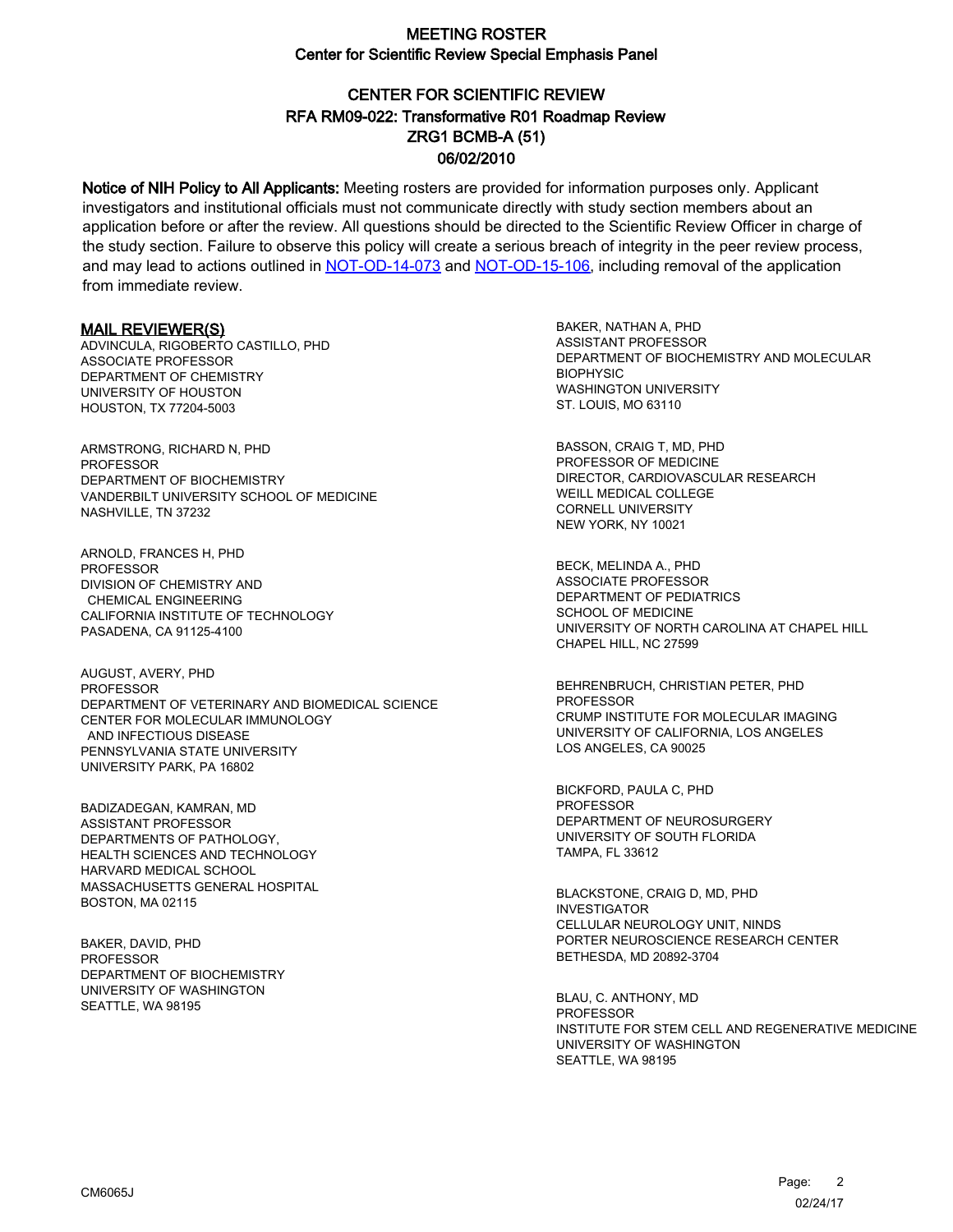# CENTER FOR SCIENTIFIC REVIEW ZRG1 BCMB-A (51) 06/02/2010 RFA RM09-022: Transformative R01 Roadmap Review

Notice of NIH Policy to All Applicants: Meeting rosters are provided for information purposes only. Applicant investigators and institutional officials must not communicate directly with study section members about an application before or after the review. All questions should be directed to the Scientific Review Officer in charge of the study section. Failure to observe this policy will create a serious breach of integrity in the peer review process, and may lead to actions outlined in [NOT-OD-14-073](https://grants.nih.gov/grants/guide/notice-files/NOT-OD-14-073.html) and [NOT-OD-15-106,](https://grants.nih.gov/grants/guide/notice-files/NOT-OD-15-106.html) including removal of the application from immediate review.

BOOM, W. HENRY, MD **PROFESSOR** CASE WESTERN RESERVE UNIVERSITY TUBERCULOSIS RESEARCH UNIT CLEVELAND, OH 44106

BOONE, JOHN M, PHD PROFESSOR DEPARTMENTS OF RADIOLOGY AND BIOMEDICAL ENGINEERING DAVIS MEDICAL CENTER UNIVERSITY OF CALIFORNIA SACRAMENTO, CA 95817

BOTTOMLEY, LAWRENCE A, PHD **PROFESSOR** SCHOOL OF CHEMISTRY AND BIOCHEMISTRY GEORGIA INSTITUTE OF TECHNOLOGY ATLANTA, GA 31332

BOWERS, MICHAEL T **PROFESSOR** UNIVERSITY OF CALIFORNIA SANTA BARBARA DEPARTMENT OF CHEMISTRY AND BIOCHEMISTRY SANTA BARBARA, CA 93106

BOYCE, STEVEN T, PHD PROFESSOR DEPARTMENT OF SURGERY SHRINERS BURNS HOSPITAL UNIVERSITY OF CINCINNATI CINCINNATI, OH 45267-0558

BRESNICK, EMERY H., PHD PROFESSOR DEPARTMENT OF PHARMACOLOGY SCHOOL OF MEDICINE UNIVERSITY OF WISCONSIN-MADISON MADISON, WI 53706

BRIDGES, CHARLES R, MD ASSOCIATE PROFESSOR DEPARTMENT OF SURGERY DIVISION OF CARDIOTHORACIC SURGERY UNIVERSITY OF PENNSYLVANIA PHILADELPHIA, PA 19104

BRIDGMAN, PAUL C, PHD ASSOCIATE PROFESSOR DEPARTMENT OF ANATOMY AND NEUROBIOLOGY WASHINGTON UNIVERSITY SCHOOL OF MEDICINE ST. LOUIS, MO 63110

BRYERS, JAMES D., PHD PROFESSOR DEPARTMENT OF BIOENGINEERING UNIVERSITY OF WASHINGTON SEATTLE, WA 98195

BUSIJA, DAVID W, PHD PROFESSOR DEPARTMENT OF PHYSIOLOGY AND PHARMACOLOGY SCHOOL OF MEDICINE WAKE FOREST UNIVERSITY WINSTON-SALEM, NC 27157

CADENAS, ENRIQUE, MD, PHD PROFESSOR DEPARTMENT OF MOLECULAR PHARMACOLOGY AND TOXICOLOGY SCHOOL OF PHARMACY UNIVERSITY OF SOUTHERN CALIFORNIA LOS ANGELES, CA 90089-9121

CALLAWAY, EDWARD M, PHD PROFESSOR SYSTEMS NEUROBIOLOGY LABORATORY SALK INSTITUTE FOR BIOLOGICAL STUDIES LA JOLLA, CA 92037

CAMPOS-NETO, ANTONIO, MD, PHD **HEAD** DEPARTMENT OF CYTOKINE BIOLOGY THE FORSYTH INSTITUE BOSTON, MA 02115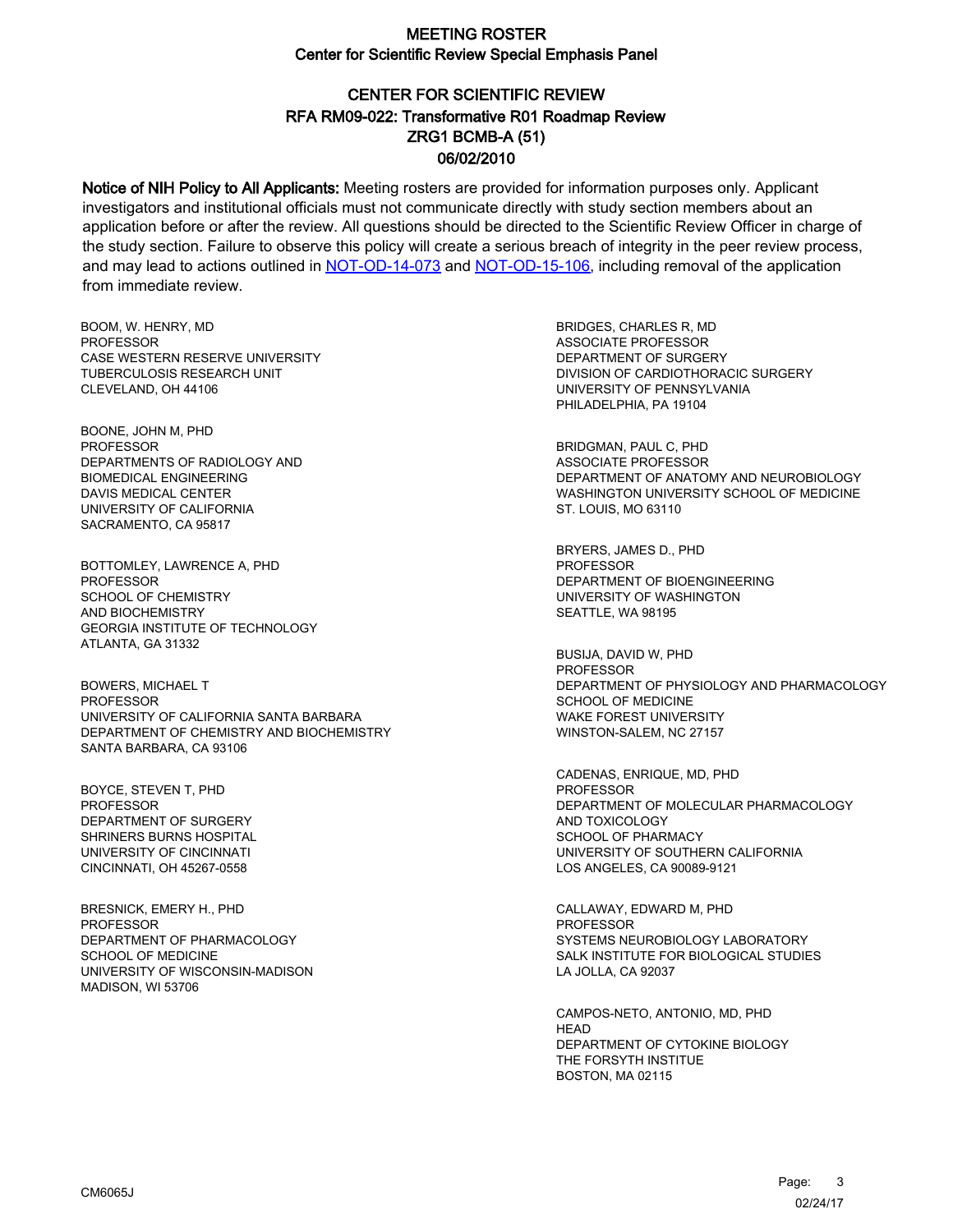# CENTER FOR SCIENTIFIC REVIEW ZRG1 BCMB-A (51) 06/02/2010 RFA RM09-022: Transformative R01 Roadmap Review

Notice of NIH Policy to All Applicants: Meeting rosters are provided for information purposes only. Applicant investigators and institutional officials must not communicate directly with study section members about an application before or after the review. All questions should be directed to the Scientific Review Officer in charge of the study section. Failure to observe this policy will create a serious breach of integrity in the peer review process, and may lead to actions outlined in [NOT-OD-14-073](https://grants.nih.gov/grants/guide/notice-files/NOT-OD-14-073.html) and [NOT-OD-15-106,](https://grants.nih.gov/grants/guide/notice-files/NOT-OD-15-106.html) including removal of the application from immediate review.

CARRAGHER, BRIDGET OLIVIA, PHD ASSOCIATE PROFESSOR DEPARTMENT OF CELL BIOLOGY THE SCRIPPS RESEARCH INSTITUTE LA JOLLA, CA 92037

CHEN, SHU-HSIA, PHD ASSOCIATE PROFESSOR DEPARTMENT OF GENE AND CELL MEDICINE MOUNT SINAI SCHOOL OF MEDICINE NEW YORK, NY 10029

CHENG, KEITH CHI, MD, PHD ASSOCIATE PROFESSOR OF PATHOLOGY DEPARTMENT OF PATHOLOGY JAKE GITTLEN CANCER RESEARCH INSTITUTE M.S. HERSHEY MEDICAL CENTER PENN STATE COLLEGE OF MEDICINE HERSHEY, PA 17033

CHUBIN, DARYL EVAN, PHD **DIRECTOR** AMERICAN ASSOCATION FOR THE ADVANCEMENT OF SCIENCE AMERICAN ASSOCIATION CENTER FOR ADVANCING **SCIENCE** & ENGINEERING CAPABILITY WASHINGTON, DC 20005

CHUNG, DAI H, MD ASSOCIATE PROFESSOR DEPARTMENT OF PEDIATRIC SURGERY VANDERBILT CHILDREN'S HOSPITAL NASHVILLE, TN 37232

CHUONG, CHENG-MING, MD, PHD PROFESSOR DEPARTMENT OF PATHOLOGY KECK SCHOOL OF MEDICINE UNIVERSITY OF SOUTHERN CALIFORNIA LOS ANGELES, CA 90033

COLLINS, SCOTT D, PHD PROFESSOR DEPARTMENT OF CHEMISTRY UNIVERSITY OF MAINE ORONO, ME 04469-5764

COOPER, ANDREA M, PHD ASSOCIATE MEMBER TRUDEAU INSTITUTE, INC SARANAC LAKE, NY 12983

COOPER, RICHARD STANLEY, MD PROFESSOR AND CHAIRMAN DEPARTMENT OF PREVENTIVE MEDICINE AND EPIDEMIOLOGY LOYOLA UNIVERSITY MEDICAL CENTER MAYWOOD, IL 60153

COSTELLO, JOSEPH F, PHD ASSISTANT PROFESSOR DEPARTMENT OF NEUROLOGICAL SURGERY UNIVERSITY OF CALIFORNIA, SAN FRANCISCO SAN FRANCISCO, CA 94115

CRAIR, MICHAEL, PHD ASSOCIATE PROFESSOR DEPARTMENT OF NEUROBIOLOGY YALE UNIVERSITY SCHOOL OF MEDICINE NEW HAVEN, CT 06520

CZINN, STEVEN J, MD PROFESSOR AND CHAIR DEPARTMENT OF PEDIATRICS SCHOOL OF MEDICINE UNIVERSITY OF MARYLAND BALTIMORE, MD 21201

DAVIDSON, ERIC H, PHD PROFESSOR OF CELL BIOLOGY DEPARTMENT OF BIOLOGY CALIFORNIA INSTITUTE OF TECHNOLOGY PASADENA, CA 91125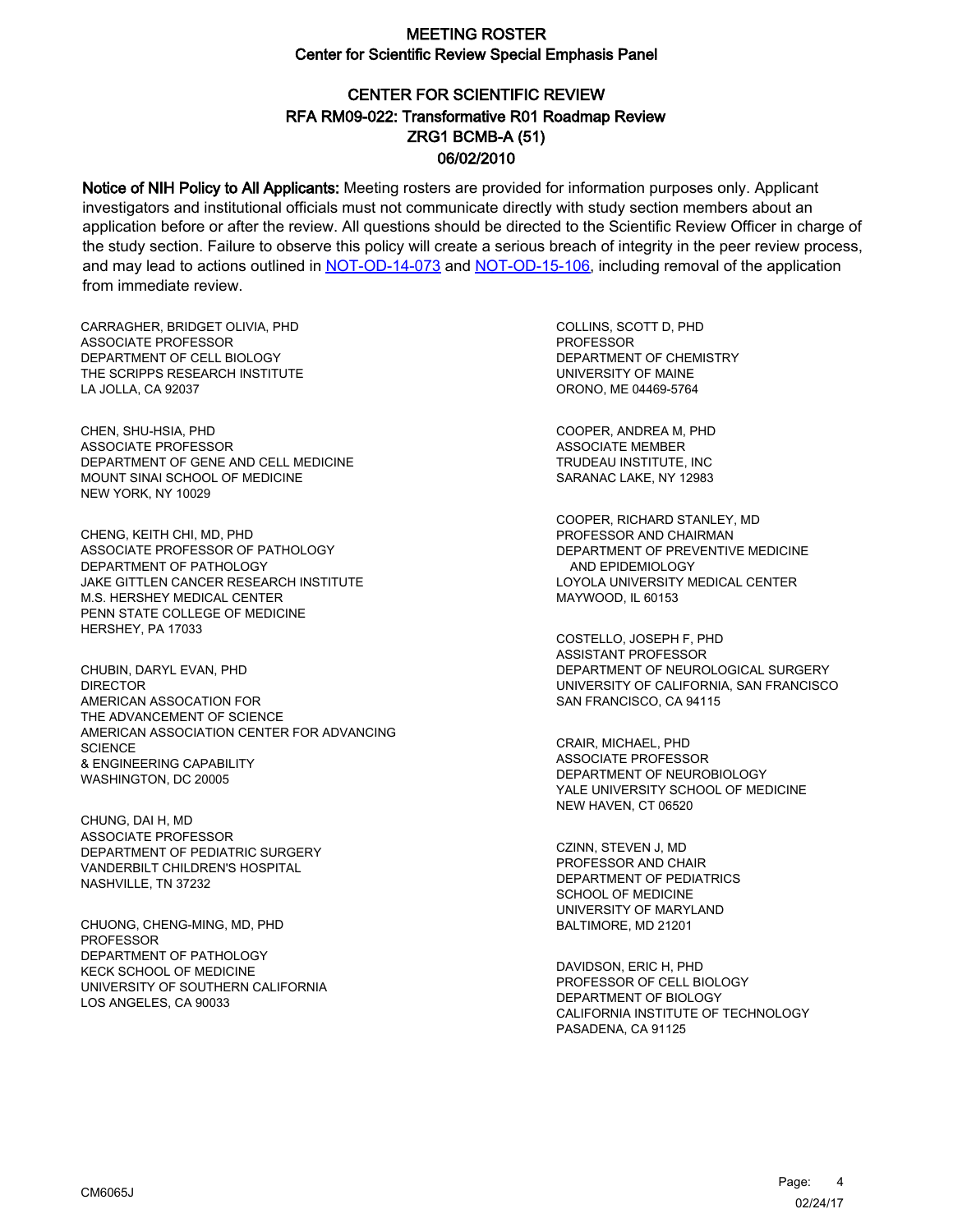# CENTER FOR SCIENTIFIC REVIEW ZRG1 BCMB-A (51) 06/02/2010 RFA RM09-022: Transformative R01 Roadmap Review

Notice of NIH Policy to All Applicants: Meeting rosters are provided for information purposes only. Applicant investigators and institutional officials must not communicate directly with study section members about an application before or after the review. All questions should be directed to the Scientific Review Officer in charge of the study section. Failure to observe this policy will create a serious breach of integrity in the peer review process, and may lead to actions outlined in [NOT-OD-14-073](https://grants.nih.gov/grants/guide/notice-files/NOT-OD-14-073.html) and [NOT-OD-15-106,](https://grants.nih.gov/grants/guide/notice-files/NOT-OD-15-106.html) including removal of the application from immediate review.

DEAN, DAVID A, PHD PROFESSOR DEPARTMENT OF PEDIATRICS SCHOOL OF MEDICINE AND DENISTRY UNIVERSITY OF ROCHESTER ROCHESTER, NY 14642

DIECKMANN, CAROL L, PHD PROFESSOR DEPARTMENT OF BIOCHEMISTRY UNIVERSITY OF ARIZONA TUCSON, AZ 85721-0001

DUDLEY, SAMUEL C JR, MD, PHD PROFESSOR AND CHIEF DIVISION OF CARDIOLOGY DEPARTMENTS OF MEDICINE AND PHYSIOLOGY EMORY UNIVERSITY DECATUR, GA 30033

DURING, MATTHEW J, MD, PHD PROFESSOR AND DIRECTOR HUMAN CANCER GENETICS PROGRAM COMPREHENSIVE CANCER CENTER OHIO STATE UNIVERSITY COLUMBUS, OH 43210

DYER, DAVID W., PHD PROFESSOR DEPARTMENT OF MICROBIOLOGY AND IMMUNOLOGY HEALTH SCIENCES CENTER OKLAHOMA UNIVERSITY OKLAHOMA CITY, OK 73104

EBERWINE, JAMES H, PHD PROFESSOR DEPARTMENT OF PHARMACOLOGY SCHOOL OF MEDICINE UNIVERSITY OF PENNSYLVANIA PHILADELPHIA, PA 19104

ELLEN, JONATHAN M, MD ASSOCIATE PROFESSOR DEPARTMENT OF PEDIATRICS JOHNS HOPKINS UNIVERSITY BALTIMORE, MD 21224

ENELOW, RICHARD I, MD ASSOCIATE PROFESSOR DIVISION OF PULMONARY AND CRITICAL CARE MEDICINE DEPARTMENT OF MEDICINE DARTMOUTH-HITCHCOCK MEDICAL CENTER LEBANON, NH 03756

FEARON, ERIC R., MD, PHD PROFESSOR DEPARTMENT OF INTERNAL MEDICINE UNIVERSITY OF MICHIGAN SCHOOL OF MEDICINE ANN ARBOR, MI 48109

FEDOR, MARTHA J., PHD ASSOCIATE PROFESSOR DEPARTMENT OF CHEMICAL PHYSIOLOGY MOLECULAR BIOLOGY THE SKAGGS INSTITUTE FOR CHEMICAL BIOLOGY THE SCRIPPS RESEARCH INSTITUTE LA JOLLA, CA 92037

FLEET, JAMES C, PHD PROFESSOR DEPARTMENT OF FOODS AND NUTRITION PURDUE UNIVERSITY WEST LAFAYETTE, IN 47907

FUTSCHER, BERNARD W, PHD **PROFESSOR** DEPARTMENT OF PHARMACOLOGY/TOXICOLOGY ARIZONA CANCER CENTER UNIVERSITY OF ARIZONA TUCSON, AZ 85724

GAMLIN, PAUL DOUGLAS, PHD PROFESSOR OF PHYSIOLOGICAL OPTICS DEPARTMENT OF VISION SCIENCES UNIVERSITY OF ALABAMA AT BIRMINGHAM BIRMINGHAM, AL 35205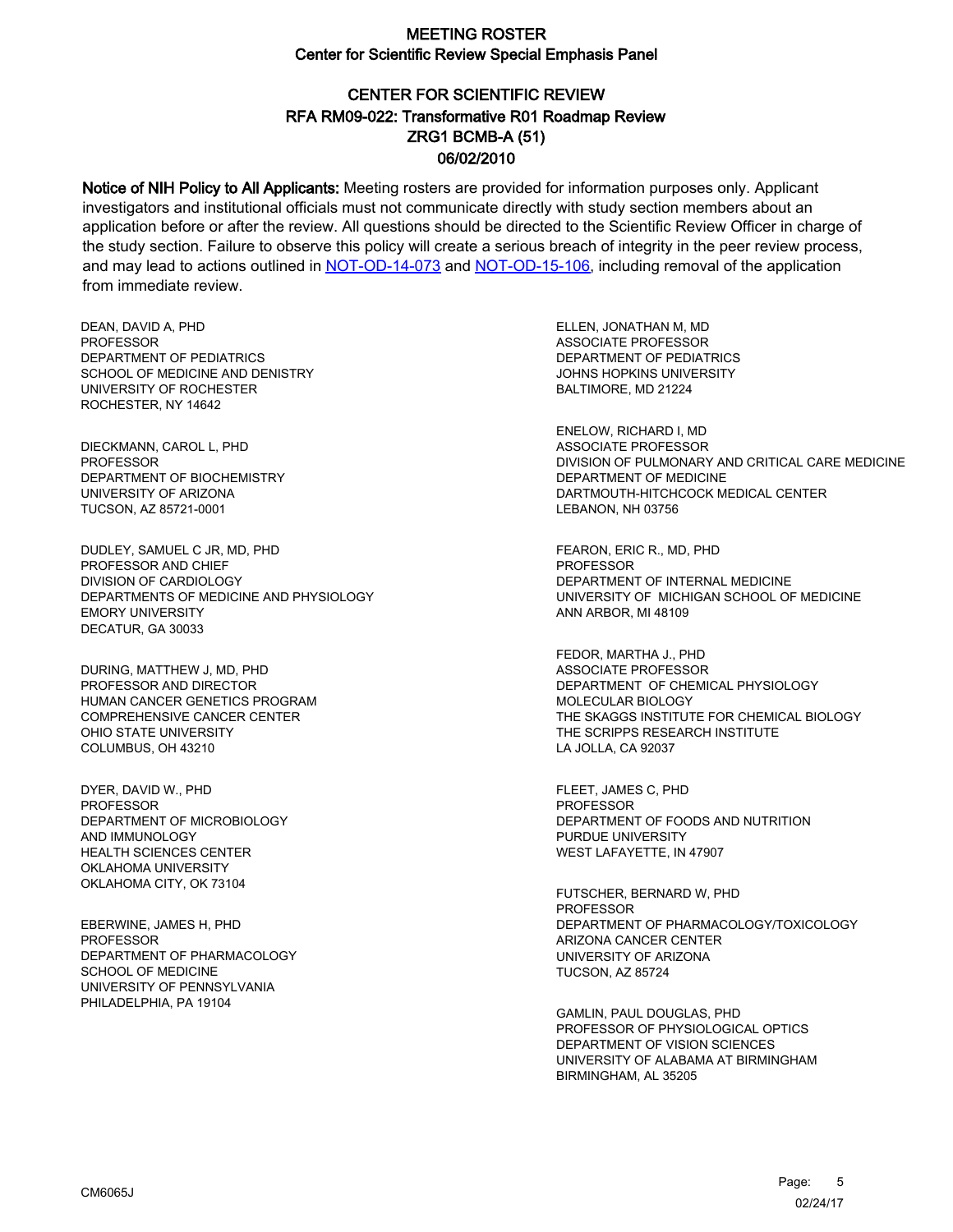# CENTER FOR SCIENTIFIC REVIEW ZRG1 BCMB-A (51) 06/02/2010 RFA RM09-022: Transformative R01 Roadmap Review

Notice of NIH Policy to All Applicants: Meeting rosters are provided for information purposes only. Applicant investigators and institutional officials must not communicate directly with study section members about an application before or after the review. All questions should be directed to the Scientific Review Officer in charge of the study section. Failure to observe this policy will create a serious breach of integrity in the peer review process, and may lead to actions outlined in [NOT-OD-14-073](https://grants.nih.gov/grants/guide/notice-files/NOT-OD-14-073.html) and [NOT-OD-15-106,](https://grants.nih.gov/grants/guide/notice-files/NOT-OD-15-106.html) including removal of the application from immediate review.

GARDEL, MARGARET LISE, PHD **PROFESSOR** DEPARTMENT OF PHYSICS CENTER FOR INTEGRATIVE SCIENCE UNIVERSITY OF CHICAGO CHICAGO, IL 60637

GARREN, HIDEKI, MD, PHD DIRECTOR OF RESEARCH BAYHILL THERAPEUTICS, INC. SAN MATEO, CA 94404

GAU, VINCENT JEN-JR, PHD PRESIDENT GENEFLUIDICS, INC. MONTEREY PARK, CA 91754

GEWIRTZ, ANDREW T, PHD ASSOCIATE PROFESSOR DEPARTMENT OF PATHOLOGY AND IMMUNOLOGY EMORY UNIVERSITY SCHOOL OF MEDICINE ATLANTA, GA 30322

GHANDEHARI, HAMID, PHD **PROFESSOR** DEPARTMENT OF PHARMACEUTICS UNIVERSITY OF UTAH SALT LAKE CITY, UT 84108

GIORDANO, FRANK J, MD ASSOCIATE PROFESSOR SECTION OF CARDIOVASCULAR MEDICINE YALE UNIVERSITY SCHOOL OF MEDICINE NEW HAVEN, CT 06510

GLAESER, ROBERT M, PHD SENIOR STAFF SCIENTIST LIFE SCIENCES DIVISION LAWRENCE BERKELEY NATIONAL LABORATORY BERKELEY, CA 94720

GOLDFARB, ADAM N., MD ASSOCIATE PROFESSOR DEPARTMENT OF PATHOLOGY UNIVERSITY OF VIRGINIA CHARLOTTESVILLE, VA 22908

GOLDSTEIN, STEVE A N, MD, PHD PROFESSOR AND CHIEF DEPARTMENT OF PEDIACTRICS UNIVERSITY OF CHICAGO CHICAGO, IL 60637

GOURDIE, ROBERT G, PHD PROFESSOR DEPARTMENT OF REGENERATIVE MEDICINE AND CELL BIOLOGY MEDICAL UNIVERSITY OF SOUTH CAROLINA CHARLESTON, SC 29425

GRAYBIEL, ANN M, PHD PROFESSOR DEPARTMENT OF BRAIN AND COGNITIVE SCIENCES SCHOOL OF SCIENCE MASSACHUSETTS INSTITUTE OF TECHNOLOGY CAMBRIDGE, MA 02139

GREENE, ANDREW S., PHD PROFESSOR DEPARTMENT OF PHYSIOLOGY MEDICAL COLLEGE OF WISCONSIN MILWAUKEE, WI 53226

GULARI, ERDOGAN, PHD **PROFESSOR** DEPARTMENT OF CHEMICAL ENGINEERING UNIVERSITY OF MICHIGAN ANN ARBOR, MI 48109

GUNDLACH, JENS, PHD PROFESSOR DEPARTMENT OF PHYSICS UNIVERSITY OF WASHINGTON SEATTLE, WA 98195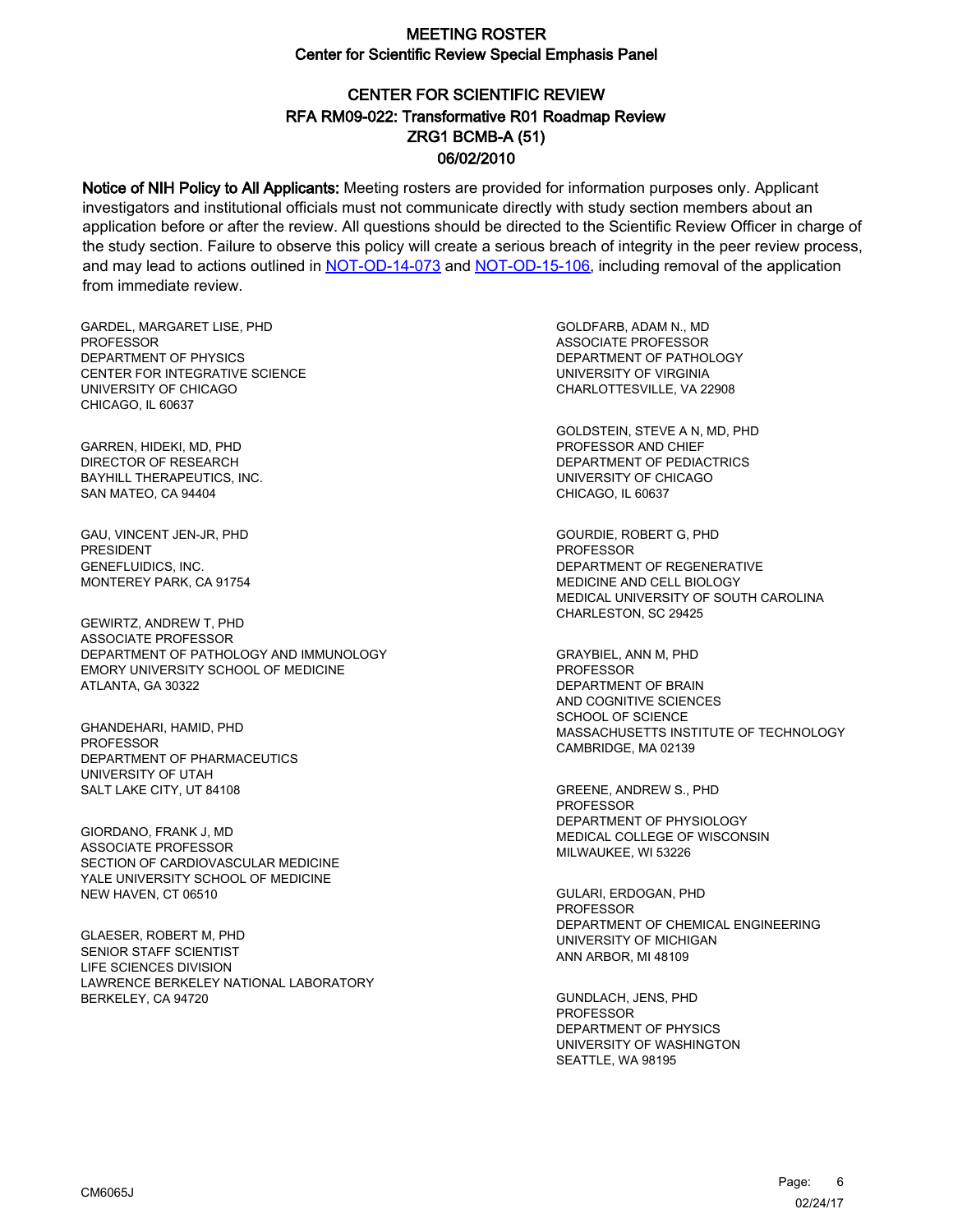# CENTER FOR SCIENTIFIC REVIEW ZRG1 BCMB-A (51) 06/02/2010 RFA RM09-022: Transformative R01 Roadmap Review

Notice of NIH Policy to All Applicants: Meeting rosters are provided for information purposes only. Applicant investigators and institutional officials must not communicate directly with study section members about an application before or after the review. All questions should be directed to the Scientific Review Officer in charge of the study section. Failure to observe this policy will create a serious breach of integrity in the peer review process, and may lead to actions outlined in [NOT-OD-14-073](https://grants.nih.gov/grants/guide/notice-files/NOT-OD-14-073.html) and [NOT-OD-15-106,](https://grants.nih.gov/grants/guide/notice-files/NOT-OD-15-106.html) including removal of the application from immediate review.

HAHN, KLAUS MICHAEL, PHD **PROFESSOR** DEPARTMENT OF PHARMACOLOGY UNIVERSITY OF NORTH CAROLINA AT CHAPEL HILL CHAPEL HILL, NC 27599-7363

HARLAND, RICHARD M., PHD PROFESSOR DEPARTMENT OF MOLECULAR AND CELL BIOLOGY UNIVERSITY OF CALIFORNIA, BERKELEY BERKELEY, CA 94720

HERNDON, DAVID N, MD PROFESSOR OF SURGERY DEPARTMENT OF SURGERY SHRINERS HOSPITALS FOR CHILDREN UNIVERSITY OF TEXAS MEDICAL BRANCH GALVESTON, TX 77550

HESKETH, PETER JULIAN, PHD PROFESSOR WOODRUFF SCHOOL OF MECHANICAL ENGINEERING GEORGIA INSTITUTE OF TECHNOLOGY ATLANTA, GA 30332

HITCHCOCK, PETER F, PHD PROFESSOR DEPARTMENTS OF OPHTHALMOLOGY AND VISUAL SCIENCES, CELL AND DEVELOPMENTAL BIOLOGY KELLOGG EYE CENTER UNIVERSITY OF MICHIGAN ANN ARBOR, MI 48105

HODDER, PETER SIMMONS, PHD ASSOCIATE PROFESSOR DEPARTMENT OF LEAD IDENTIFICATION SCRIPPS RESEARCH INSTITUTE, SCRIPPS FLORIDA JUPITER, FL 33458

HROMAS, ROBERT A, MD PROFESSOR AND CHIEF, HEMATOLOGY/ONCOLOGY DEPARTMENT OF HEMATOLOGY AND ONCOLOGY UNIVERSITY OF NEW MEXICO HEALTH SCIENCE CENTER ALBUQUERQUE, NM 87131

HUANG, PENG, MD, PHD ASSOCIATE PROFESSOR DEPARTMENT OF MOLECULAR PATHOLOGY M.D. ANDERSON CANCER CENTER UNIVERSITY OF TEXAS HOUSTON, TX 77030

HUGHES, THOMAS E, PHD ASSOCIATE PROFESSOR DEPARTMENT OF OPHTHALMOLOGY AND VISUAL SCIENCES YALE UNIVERSITY SCHOOL OF MEDICINE NEW HAVEN, CT 06520

HYMAN, BRADLEY T, MD, PHD **PROFESSOR** DEPARTMENT OF NEUROLOGY HARVARD MEDICAL SCHOOL MASSACHUSETTS GENERAL HOSPITAL CHARLESTOWN, MA 02129

IRUDAYARAJ, JOSEPH MK, PHD ASSOCIATE PROFESSOR DEPARTMENT OF AGRICULTURAL AND BIOLOGICAL ENGINEERING CO-DIRECTOR PHYSIOLOGICAL SENSING FACILITY PURDUE UNIVERSITY WEST LAFAYETTE, IN 47907

ISSA, JEAN-PIERRE J, MD PROFESSOR OF MEDICINE DEPARTMENT OF LEUKEMIA M.D. ANDERSON CANCER CENTER UNIVERSITY OF TEXAS HOUSTON, TX 77030

IVERSON, BRENT L, PHD PROFESSOR DEPARTMENT OF CHEMISTRY AND BIOCHEMISTRY UNIVERSITY OF TEXAS AT AUSTIN AUSTIN, TX 78712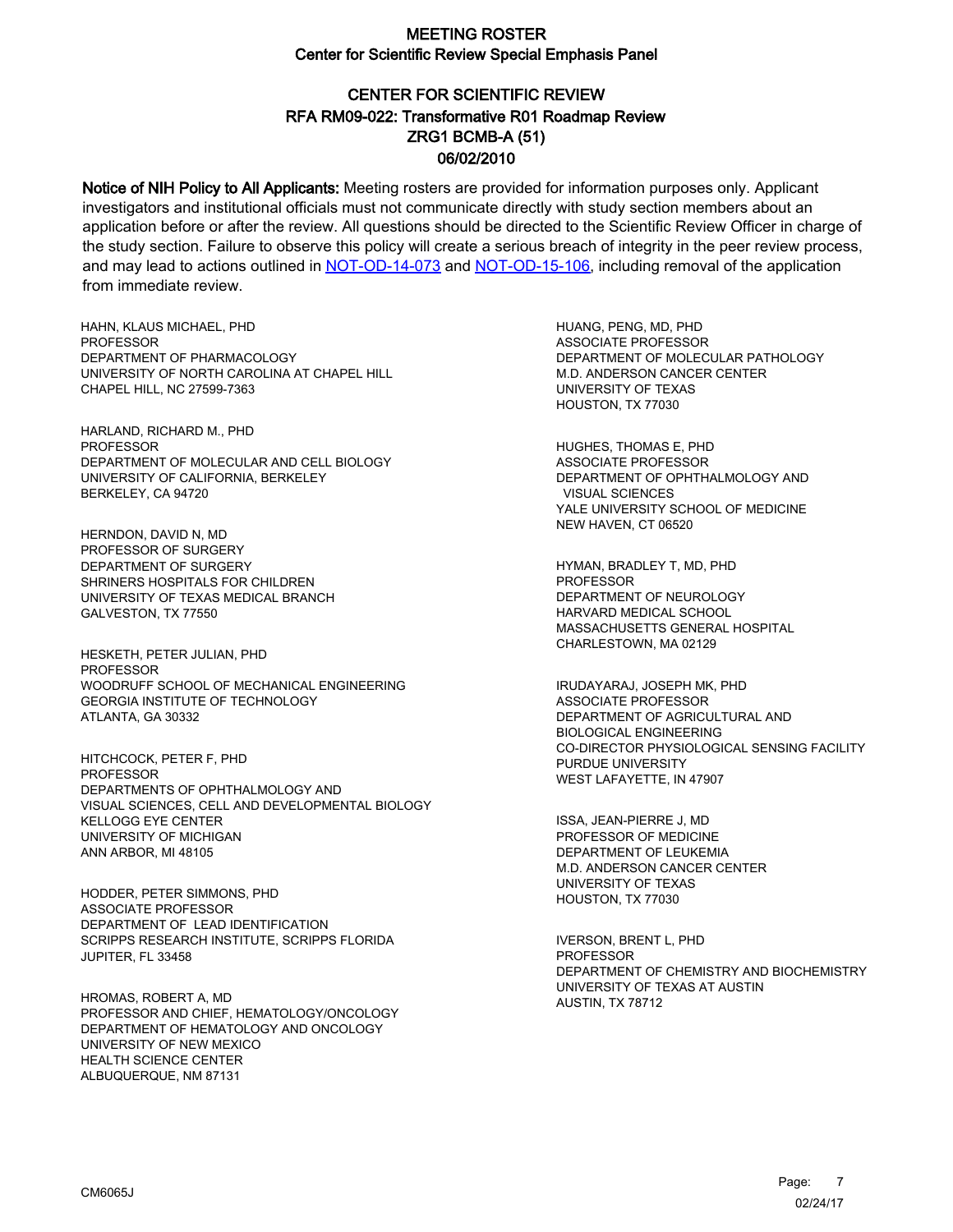# CENTER FOR SCIENTIFIC REVIEW ZRG1 BCMB-A (51) 06/02/2010 RFA RM09-022: Transformative R01 Roadmap Review

Notice of NIH Policy to All Applicants: Meeting rosters are provided for information purposes only. Applicant investigators and institutional officials must not communicate directly with study section members about an application before or after the review. All questions should be directed to the Scientific Review Officer in charge of the study section. Failure to observe this policy will create a serious breach of integrity in the peer review process, and may lead to actions outlined in [NOT-OD-14-073](https://grants.nih.gov/grants/guide/notice-files/NOT-OD-14-073.html) and [NOT-OD-15-106,](https://grants.nih.gov/grants/guide/notice-files/NOT-OD-15-106.html) including removal of the application from immediate review.

JACKSON, F. ROB, PHD PROFESSOR DEPARTMENT OF NEUROSCIENCE SCHOOL OF MEDICINE TUFTS UNIVERSITY BOSTON, MA 02111

JAFFREY, SAMIE R, MD, PHD ASSOCIATE PROFESSOR DEPARTMENT OF PHARMACOLOGY WEILL MEDICAL COLLEGE CORNELL UNIVERSITY NEW YORK, NY 10065

JAGADEESWARAN, PUDUR, PHD PROFESSOR DEPARTMENT OF BIOLOGICAL SCIENCES COLLEGE OF ARTS AND SCIENCES UNIVERSITY OF NORTH TEXAS DENTON, TX 76203

JAISWAL, ANIL KUMAR, PHD PROFESSOR DEPARTMENT OF PHARMACOLOGY SCHOOL OF MEDICINE UNIVERSITY OF MARYLAND BALTIMORE, MD 21201

JAKOBSSON, ERIC G, PHD PROFESSOR DEPARTMENT OF MOLECULAR AND INTEGRATIVE PHYSIOLOGY UNIVERSITY OF ILLIONOIS URBANA, IL 61801

JARROLD, MARTIN F, PHD PROFESSOR DEPARTMENT OF CHEMISTRY INDIANA UNIVERSITY BLOOMINGTON, IN 47406

JOHNSTON, MURRAY V, PHD PROFESSOR DEPARTMENT OF CHEMISTRY AND BIOCHEMISTRY UNIVERSITY OF DELAWARE NEWARK, DE 19716

JORGENSEN, ERIK M, PHD **PROFESSOR** DEPARTMENT OF BIOLOGY UNIVERSITY OF UTAH SALT LAKE CITY, UT 84112

JU, JINGYUE, PHD DIRECTOR COLUMBIA GENOME CENTER COLUMBIA UNIVERSITY NEW YORK, NY 10032

JUNGHANS, RICHARD P, MD, PHD ASSOCIATE PROFESSOR DEPARTMENT OF MEDICINE BETH ISRAEL DEACONESS MEDICAL CENTER HARVARD INSTITUTE OF MEDCICINE BOSTON, MA 02215

KAMP, TIMOTHY J, MD, PHD ASSOCIATE PROFESSOR CO-DIRECTOR STEM CELL AND REGENERATIVE MEDICINE CELLULAR AND MOLECULAR ARRHYTHMIA RESEARCH PROGRAM DEPARTMENT OF MEDICINE AND PHYSIOLOGY UNIVERSITY OF WISCONSIN MEDICAL SCHOOL MADISON, WI 53792

KAPPEN, CLAUDIA T., PHD PROFESSOR PENNINGTON BIOMEDICAL RESEARCH CENTER LOUISIANA STATE UNIVERSITY BATON ROUGE, LA 70808

KARELLAS, ANDREW, PHD PROFESSOR DEPARTMENT OF RADIOLOGY UNIVERSITY OF MASSACHUUSETTS MEDICAL SCHOOL WORCESTER, MA 01655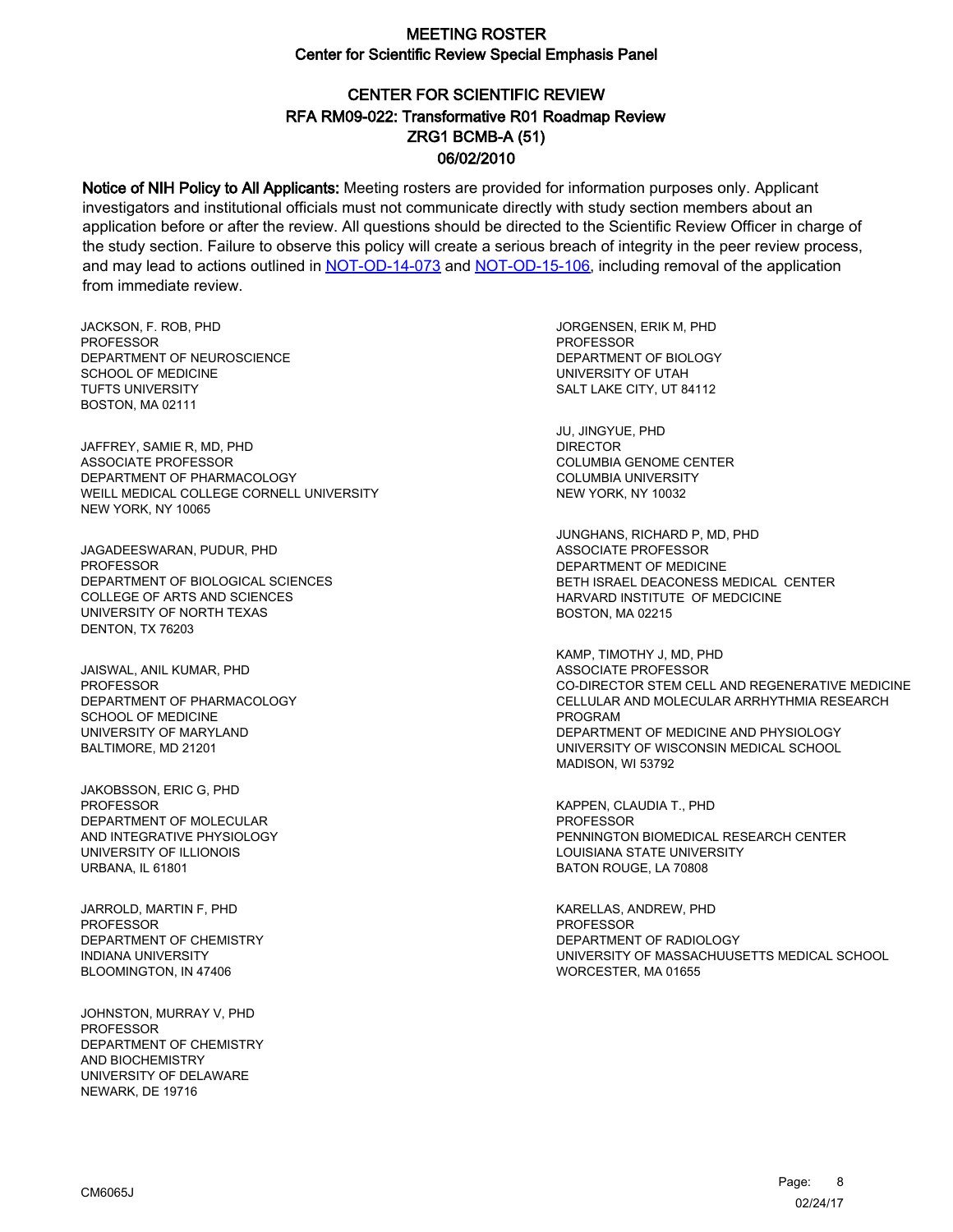# CENTER FOR SCIENTIFIC REVIEW ZRG1 BCMB-A (51) 06/02/2010 RFA RM09-022: Transformative R01 Roadmap Review

Notice of NIH Policy to All Applicants: Meeting rosters are provided for information purposes only. Applicant investigators and institutional officials must not communicate directly with study section members about an application before or after the review. All questions should be directed to the Scientific Review Officer in charge of the study section. Failure to observe this policy will create a serious breach of integrity in the peer review process, and may lead to actions outlined in [NOT-OD-14-073](https://grants.nih.gov/grants/guide/notice-files/NOT-OD-14-073.html) and [NOT-OD-15-106,](https://grants.nih.gov/grants/guide/notice-files/NOT-OD-15-106.html) including removal of the application from immediate review.

KASHLEV, MIKHAIL, PHD SENIOR INVESTIGATOR AND HEAD GENE REGULATION AND CHROMOSOME BIOLOGY LAB MOLECULAR MECHANISMS OF TRANSCRIPTION SECTION NATIONAL CANCER INSTITUTE NATIONAL INSTITUTES OF HEALTH FREDERICK, MD 21702

KAY, MARK A, MD, PHD PROFESSOR DEPARTMENTS OF PEDIATRICS AND GENETICS PROGRAM IN HUMAN GENE THERAPY SCHOOL OF MEDICINE STANFORD UNIVERSITY STANFORD, CA 94305

KERSTEN, DANIEL J, PHD ASSOCIATE PROFESSOR DEPARTMENT OF PSYCHOLOGY COLLEGE OF LIBERAL ARTS UNIVERSITY OF MINNESOTA MINNEAPPOLIS, MN 55455

KHERADMAND, FARRAH, MD ASSOCIATE PROFESSOR BIOLOGY OF INFLAMMATION CENTER BAYLOR COLLEGE OF MEDICINE HOUSTON, TX 77030

KIEFF, ELLIOTT D, MD, PHD PROFESSOR DEPARTMENT OF MICROBIOLOGY AND MOLECULAR **GENETICS** HARVARD MEDICAL SCHOOL BRIGHAM AND WOMEN'S HOSPITAL BOSTON, MA 02115

KIM, KWANG-SOO, PHD ASSOCIATE PROFESSOR AND DIRECTOR DEPARTMENT OF PSYCHIATRYAND PROGRAM IN NEUROSICENCE HARVARD MEDICAL SCHOOL BELMONT, MA 02178

KOHANE, DANIEL S, MD, PHD ASSOCIATE PROFESSOR DEPARTMENT OF ANESTHESIOLOGY DIVISION OF CRITICAL CARE MEDICINE CHILDREN'S HOSPITAL BOSTON BOSTON, MA 02215

KOIDE, SHOHEI, PHD ASSOCIATE PROFESSOR DEPARTMENT OF BIOCHEMISTRY AND MOLECULAR BIOLOGY THE UNIVERSITY OF CHICAGO CHICAGO, IL 60637

KOTOV, NICHOLAS ALEXANDER, PHD ASSOCIATE PROFESSOR DEPARTMENT OF CHEMICAL ENGINEERING UNIVERSITY OF MICHIGAN ANN ARBOR, MI 48109

KOVATCHEV, BORIS P., PHD ASSOCIATE PROFESSOR DEPARTMENT OF PSYCHIATRY AND NEUROBEHAVIORAL SCIENCES UNIVERSITY OF VIRGINIA CHARLOTTESVILLE, VA 22902

KUKLICK, HENRIKA, PHD PROFESSOR DEPARTMENT OF HISTORY AND SOCIOLOGY OF SCIENCE UNIVERISTY OF PENNSYLVANIA CLAUDIA COHEN HALL, 249 S PHILADELPHIA, PA 19101

LEWIS, KIM, PHD PROFESSOR OF BIOLOGY DEPARTMENT OF BIOLOGY NORTHEASTERN UNIVERSITY BOSTON, MA 02115

LI, JUN, PHD ASSOCIATE PROFESSOR DEPARTMENT OF CHEMISTRY KANSAS STATE UNIVERSITY MANHATTAN, KS 66506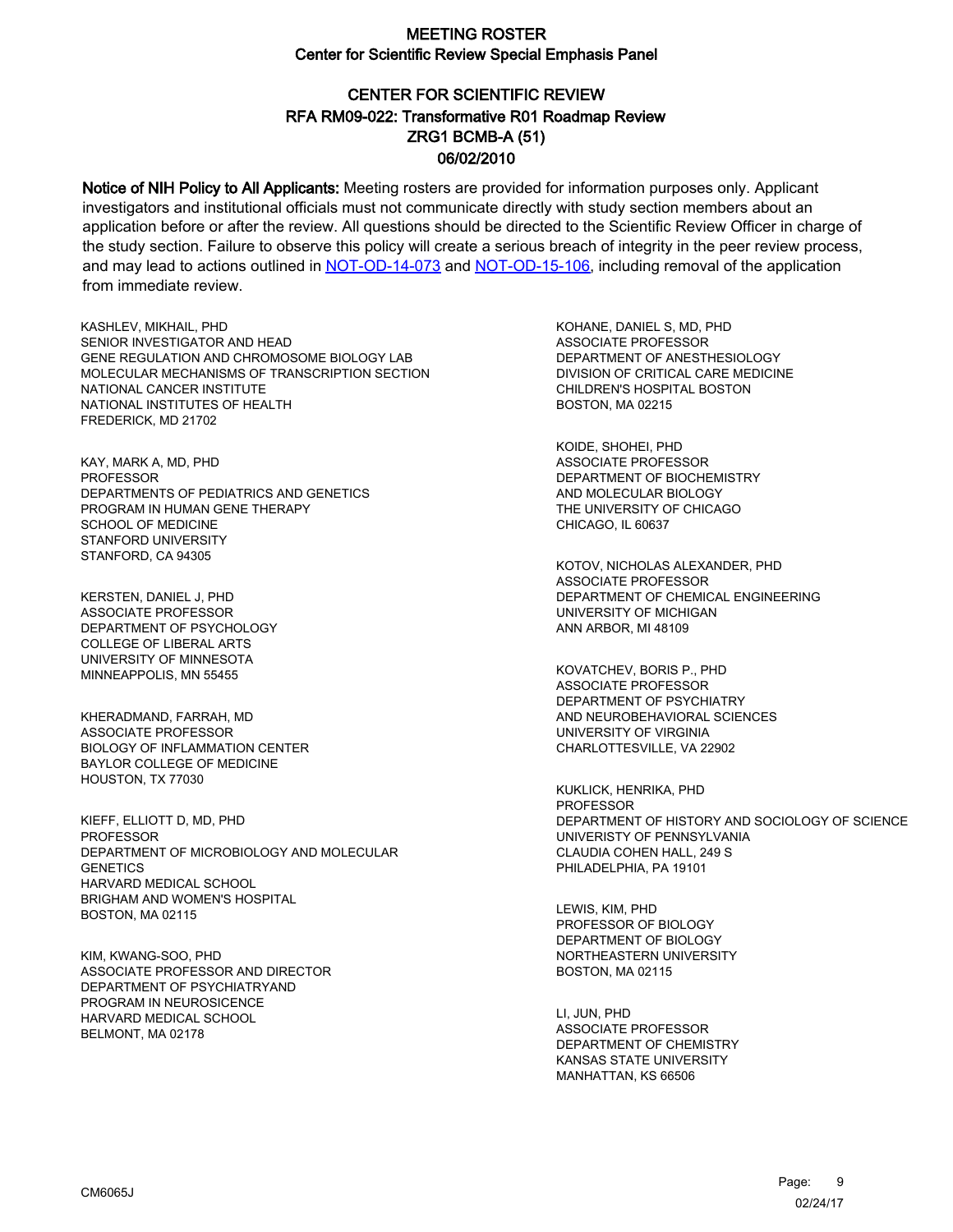# CENTER FOR SCIENTIFIC REVIEW ZRG1 BCMB-A (51) 06/02/2010 RFA RM09-022: Transformative R01 Roadmap Review

Notice of NIH Policy to All Applicants: Meeting rosters are provided for information purposes only. Applicant investigators and institutional officials must not communicate directly with study section members about an application before or after the review. All questions should be directed to the Scientific Review Officer in charge of the study section. Failure to observe this policy will create a serious breach of integrity in the peer review process, and may lead to actions outlined in [NOT-OD-14-073](https://grants.nih.gov/grants/guide/notice-files/NOT-OD-14-073.html) and [NOT-OD-15-106,](https://grants.nih.gov/grants/guide/notice-files/NOT-OD-15-106.html) including removal of the application from immediate review.

LI, LEI, PHD ASSOCIATE PROFESSOR DEPARTMENT OF EXPERIMENTAL RADIATION ONCOLOGY M.D ANDERSON CANCER CENTER UNIVERSITY OF TEXAS HOUSTON, TX 77030

LI, LIWU, PHD ASSOCIATE PROFESSOR DEPARTMENT OF BIOLOGY VIRGINIA POLYTECHNIC INSTITUTE AND STATE UNIVERSITY BLACKSBURG, VA 24061

LINDAU, MANFRED, PHD **PROFESSOR** SCHOOL OF APPLIED AND ENGINEERING PHYSICS CORNELL UNIVERSITY ITHACA, NY 14853

LIU, DEXI, PHD PROFESSOR DEPARTMENT OF PHARMACEUTICAL SCIENCES SCHOOL OF PHARMACY UNIVERSITY OF PITTSBURGH PITTSBURGH, PA 15261

LOPEZ-RIBOT, JOSE L., PHD ASSOCIATE PROFESSOR DEPARTMENT OF BIOLOGY THE UNIVERSITY OF TEXAS AT SAN ANTONIO SAN ANTONIO, TX 78249

MALTER, JAMES S, MD **PROFESSOR** DEPARTMENT OF PATHOLOGY UNIVERSITY OF WISCONSIN MADISON, WI 53705

MANLY, SUSAN P, PHD ASSOCIATE DIRECTOR OF RESEARCH NATIONAL CENTER FOR NATURAL PRODUCTS RESEARCH THAD COCHRAN RESEARCH CENTER UNIVERSITY OF MISSISSIPPI OXFORD, MS 38677

MANTULIN, WILLIAM W., PHD ADJUNCT PROFESSOR BECKMAN LASER INSTITUTE UNIVERSITY OF CALIFORNIA AT IRVINE IRVINE, CA 92612

MARTINEZ, OLIVIA M, PHD PROFESSOR DEPARTMENT OF SURGERY STANFORD UNIVERSITY STANFORD, CA 94305

MATHIS, DIANE J, PHD PROFESSOR OF MEDICINE SECTION HEAD, IMMUNOLOGY AND IMMUNOGENETICS JOSLIN DIABETES CENTER HARVARD MEDICAL SCHOOL BOSTON, MA 02115

MCCARREY, JOHN R, PHD PROFESSOR OF CELL AND MOLECULAR BIOLOGY DEPARTMENT OF CELL AND MOLECULAR BIOLOGY UNIVERSITY OF TEXAS AT SAN ANTONIO SAN ANTONIO, TX 78249

MCIVOR, R SCOTT, PHD PROFESSOR DISCOVERY GENOMICS, INCORPORATED MINNEAPOLIS, MN 55413

MERMELSTEIN, ROBIN J, PHD PROFESSOR AND DIRECTOR INSTITUTE FOR HEALTH RESEARCH AND POLICY AND PSYCHOLOGY UNIVERSITY OF ILLINOIS AT CHICAGO CHICAGO, IL 60608

MESSINA, LOUIS MICHAEL, MD CHIEF, DIVISION OF VASCULAR SURGERY DIVISION OF VASCULAR SURGERY DEPARTMENT OF SURGERY MEMORIAL MEDICAL CENTER UNIVERSITY OF MASSCHUSETTS WORCESTER, MA 01655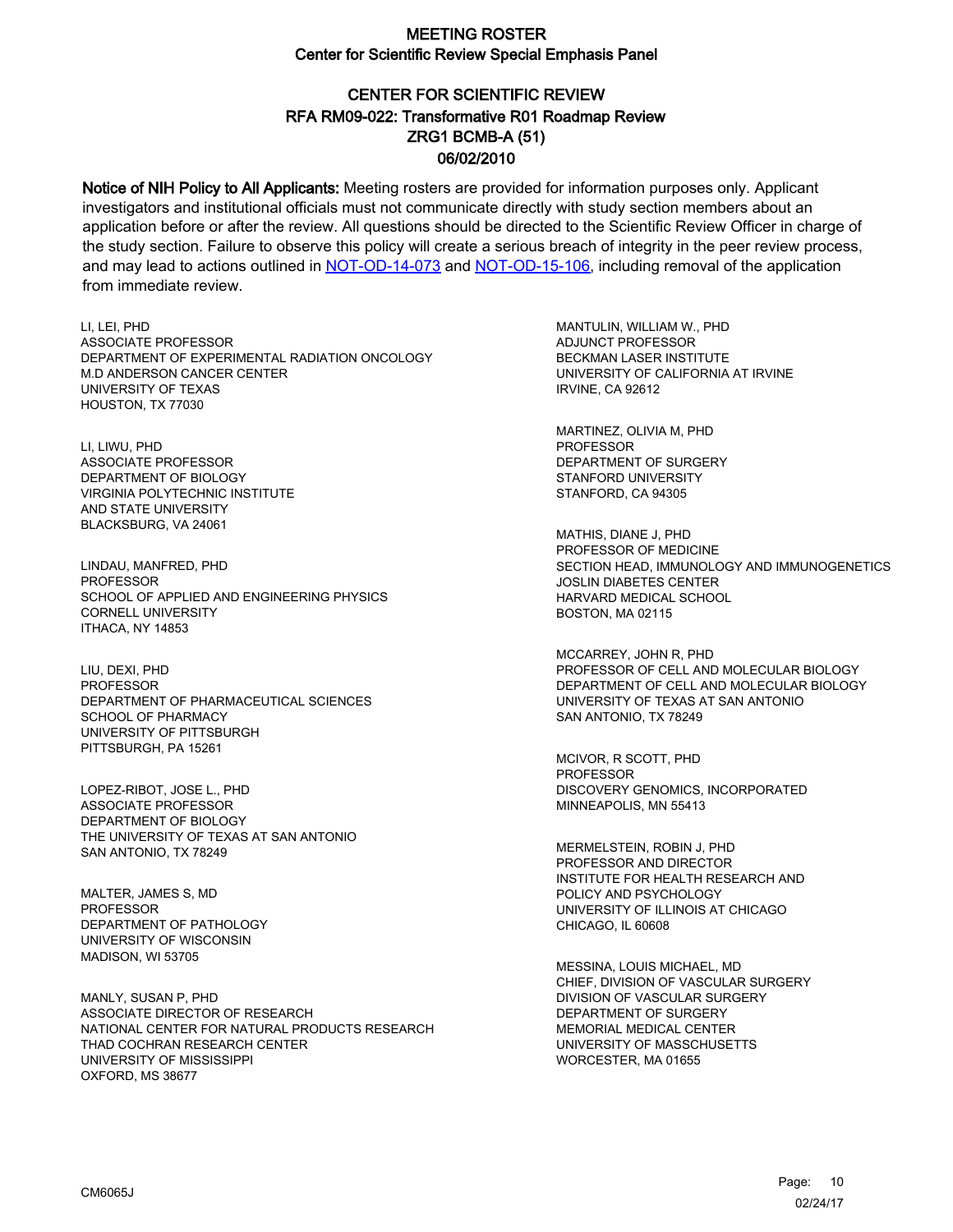# CENTER FOR SCIENTIFIC REVIEW ZRG1 BCMB-A (51) 06/02/2010 RFA RM09-022: Transformative R01 Roadmap Review

Notice of NIH Policy to All Applicants: Meeting rosters are provided for information purposes only. Applicant investigators and institutional officials must not communicate directly with study section members about an application before or after the review. All questions should be directed to the Scientific Review Officer in charge of the study section. Failure to observe this policy will create a serious breach of integrity in the peer review process, and may lead to actions outlined in [NOT-OD-14-073](https://grants.nih.gov/grants/guide/notice-files/NOT-OD-14-073.html) and [NOT-OD-15-106,](https://grants.nih.gov/grants/guide/notice-files/NOT-OD-15-106.html) including removal of the application from immediate review.

MICHALOPOULOS, GEORGE K, MD, PHD **PROFESSOR** DEPARTMENT OF PATHOLOGY SCHOOL OF MEDICINE UNIVERSITY OF PITTSBURGH PITTSBURGH, PA 15261

MILLER, WILSON H, MD, PHD PROFESSOR DEPARTMENTS OF ONCOLOGY AND MEDICINE LADY DAVIS INSTITUTE FOR MEDICAL RESEARCH MCGILL UNIVERSITY MONTREAL, PQ H3T 1E2 CANADA

MOERNER, WILLIAM E, PHD **PROFESSOR** DEPARTMENT OF CHEMISTRY STANFORD UNIVERSITY STANFORD, CA 94305-5080

MONTGOMERY, ERWIN B. JR, MD STAFF NEUROLOGIST DEPARTMENT OF NEUROLOGY UNIVERSITY OF ALABAMA AT BIRMINGHAM BIRMINGHAM, AL 35294

MORGAN, EDWARD T, PHD PROFESSOR DEPARTMENT OF PHARMACOLOGY SCHOOL OF MEDICINE EMORY UNIVERSITY ATLANTA, GA 30322

MOURADIAN, M. MARAL, MD PROFESSOR DEPARTMENT OF NEUROLOGY UMDNJ-ROBERT W JOHNSON MEDICAL SCHOOL PISCATAWAY, NJ 08854

MUELLER, EUGENE G, PHD PROFESSOR DEPARTMENT OF CHEMISTRY UNIVERSITY OF LOUISVILLE LOUISVILLE, KY 40292

MURPHY, ANNE N, MD, PHD ASSOCIATE PROFESSOR DEPARTMENT OF PHARMACOLOGY UNIVERSITY OF CALIFORNIA, SAN DIEGO LA JOLLA, CA 92093

MURPHY, WILLIAM JOSEPH, PHD PROFESSOR DEPARTMENTS OF DERMATOLOGY AND INTERNAL MEDICINE UNIVERSITY OF CALIFORNIA DAVIS MEDICAL CENTER SACRAMENTO, CA 95817

NEDERGAARD, MAIKEN, MD, PHD PROFESSOR CENTER FOR TRANSLATIONAL NEUROMEDICINE UNIVERSITY OF ROCHESTER ROCHESTER, NY 14642

NEWHAUSER, WAYNE D, PHD ASSOCIATE PROFESSOR DEPARTMENT OF RADIATION PHYSICS THE UNIVERSITY OF TEXAS M. D. ANDERSON CANCER **CENT** HOUSTON, TX 77030

NOBLE, MARK D, PHD PROFESSOR DEPARTMENT OF BIOMEDICAL GENETICS UNIVERSITY OF ROCHESTER MEDICAL CENTER ROCHESTER, NY 14642

NYBERG, SCOTT L, MD PROFESSOR MAYO CLINIC AND MAYO FOUNDATION TRANSPLANT CENTER ROCHESTER, MN 55905

ORKIN, STUART H, MD PROFESSOR DEPARTMENT OF PEDIATRIC ONCOLOGY DANA FARBER CANCER INSTITUTE HARVARD UNIVERSITY MEDICAL SCHOOL BOSTON, MA 02115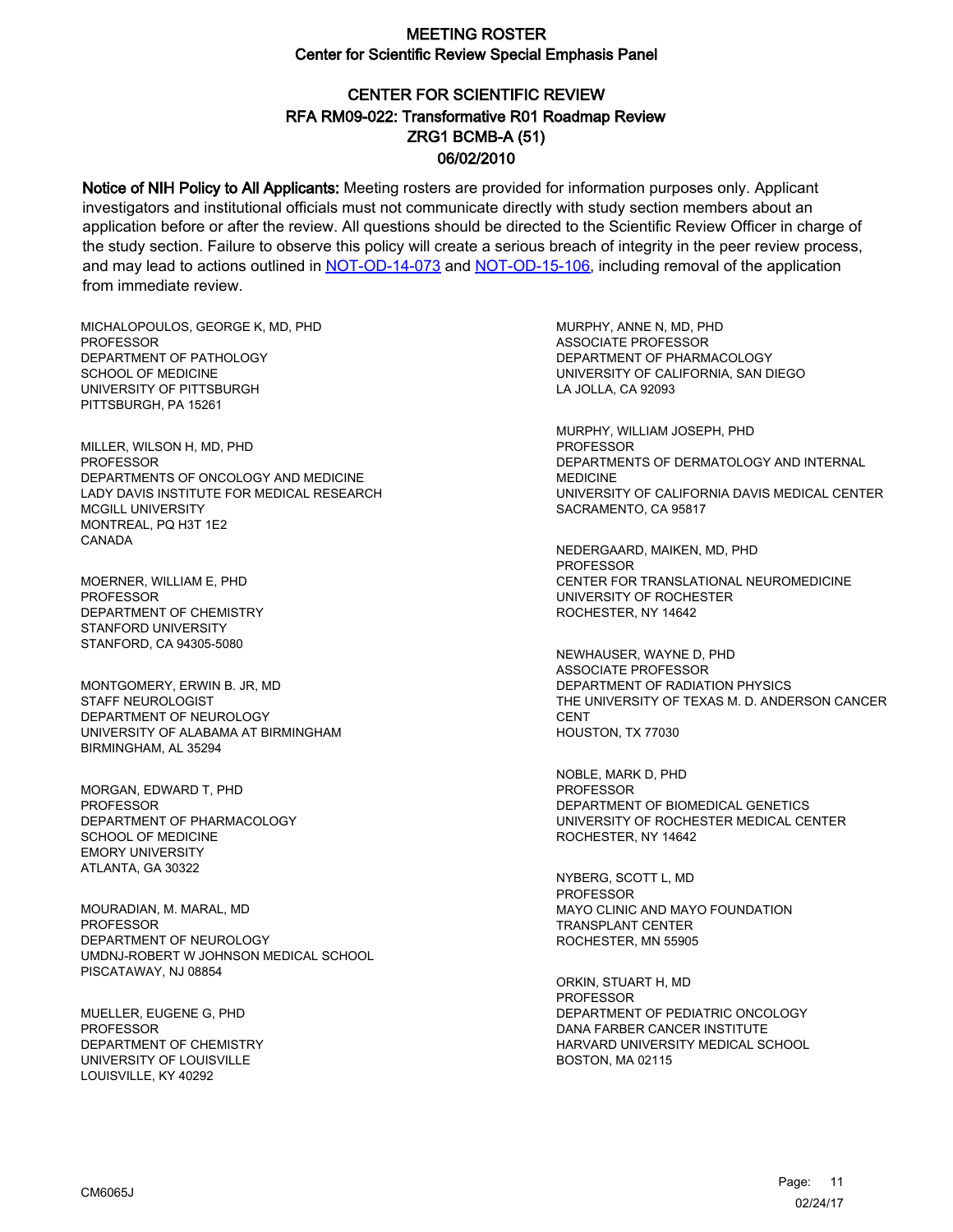# CENTER FOR SCIENTIFIC REVIEW ZRG1 BCMB-A (51) 06/02/2010 RFA RM09-022: Transformative R01 Roadmap Review

Notice of NIH Policy to All Applicants: Meeting rosters are provided for information purposes only. Applicant investigators and institutional officials must not communicate directly with study section members about an application before or after the review. All questions should be directed to the Scientific Review Officer in charge of the study section. Failure to observe this policy will create a serious breach of integrity in the peer review process, and may lead to actions outlined in [NOT-OD-14-073](https://grants.nih.gov/grants/guide/notice-files/NOT-OD-14-073.html) and [NOT-OD-15-106,](https://grants.nih.gov/grants/guide/notice-files/NOT-OD-15-106.html) including removal of the application from immediate review.

PAGANETTI, HARALD, PHD ASSOCIATE PROFESSOR DEPARTMENT OF RADIATION ONCOLOGY MASSACHUSETTS GENERAL HOSPITAL BOSTON, MA 02114

PAGEL, MARK DAVID, PHD ASSOCIATE PROFESSOR DEPARTMENT OF BIOMEDICAL ENGINEERING UNIVERSITY OF ARIZONA ARIZONA CANCER CENTER TUCSON, AZ 85724

PALMER, AMY E, PHD ASSISTANT PROFESSOR DEPARTMENT OF CHEMISTRY AND BIOCHEMISTRY UNIVERSITY OF COLORADO AT BOULDER BOULDER, CO 80309

PAULSEN, KEITH D., PHD PROFESSOR DEPARTMENT OF BIOMEDICAL ENGINEERING THAYER SCHOOL OF ENGINEERING DARTMOUTH COLLEGE HANOVER, NH 03755

PFEFFER, SUZANNE R, PHD PROFESSOR AND CHAIRMAN DEPARTMENT OF BIOCHEMISTRY STANFORD UNIVERSITY STANFORD, CA 94305

PINCUS, SETH H., MD PROFESSOR DEPARTMENT OF PEDIATRICS CHILDREN'S HOSPITAL LOUISIANA STATE UNIVERSITY HEALTH SCIENCES CENTER NEW ORLEANS, LA 70118

PISTON, DAVID W., PHD **PROFESSOR** DEPARTMENT OF MOLECULAR PHYSIOLOGY AND **BIOPHYSICS** VANDERBILT UNIVERSITY NASHVILLE, TN 37232

PLAUT, ANDREW GEORGE, MD PROFESSOR OF MEDICINE GRASP DIGESTIVE DISEASE RESEARCH CENTER TUFTS-NEW ENGLAND MEDICAL CENTER BOSTON, MA 02111

PRIESTLEY, NIGEL D, PHD PROFESSOR DEPARTMENT OF CHEMISTRY UNIVERSITY OF MONTANA MISSOULA, MT 59812

PRINCE, ALICE S, MD **PROFESSOR** DEPARTMENT OF PEDIATRICS DIVISION OF INFECTIOUS DISEASES COLUMBIA UNIVERSITY NEW YORK, NY 10032

PROJAN, STEVEN J., PHD VICE PRESIDENT NOVARTIS INSTITUTES FOR BIOMEDICAL RESEARCH CAMBRIDGE, MA 02140

PUDDINGTON, LYNN, PHD ASSOCIATE PROFESSOR OF IMMUNOLOGY AND MEDICINE DIRECTOR, GRADUATE PROGRAM IN IMMONOLOGY UNIVERSITY OF CONNECTICUT FARMINGTON, CT 06030

RAUSCHER, FRANK J. III, PHD DEPUTY DIRECTOR THE GENE EXPRESSION AND REGULATION PROGRAM THE WISTAR INSTITUE CANCER CENTER PHILADELPHIA, PA 19104

REED, MAY J, MD ASSOCIATE PROFESSOR DEPARTMENT OF MEDICINE HARBORVIEW MEDICAL CENTER UNIVERSITY OF WASHINGTON SEATTLE, WA 98104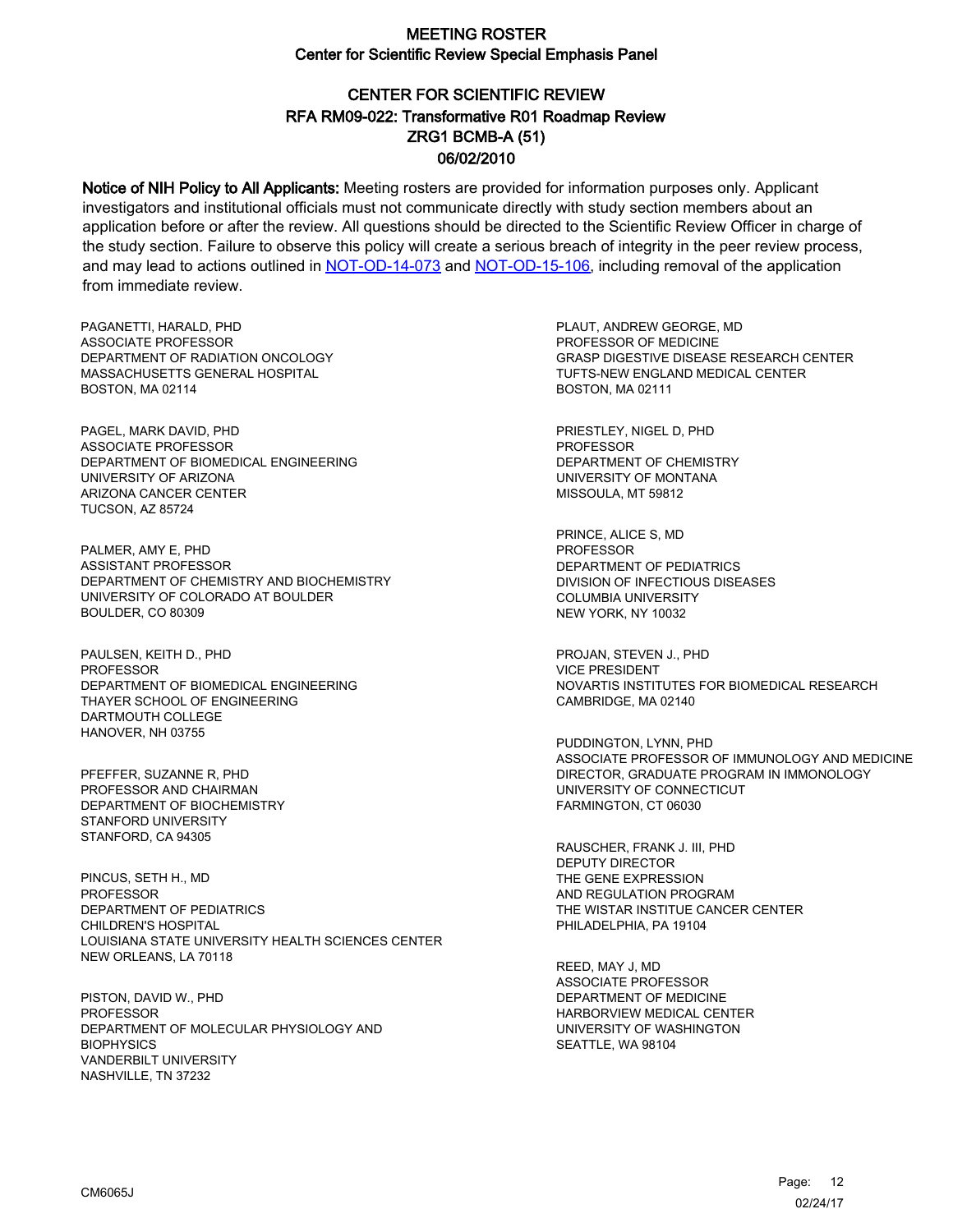# CENTER FOR SCIENTIFIC REVIEW ZRG1 BCMB-A (51) 06/02/2010 RFA RM09-022: Transformative R01 Roadmap Review

Notice of NIH Policy to All Applicants: Meeting rosters are provided for information purposes only. Applicant investigators and institutional officials must not communicate directly with study section members about an application before or after the review. All questions should be directed to the Scientific Review Officer in charge of the study section. Failure to observe this policy will create a serious breach of integrity in the peer review process, and may lead to actions outlined in [NOT-OD-14-073](https://grants.nih.gov/grants/guide/notice-files/NOT-OD-14-073.html) and [NOT-OD-15-106,](https://grants.nih.gov/grants/guide/notice-files/NOT-OD-15-106.html) including removal of the application from immediate review.

REPASKY, ELIZABETH, PHD **PROFESSOR** DEPARTMENT OF IMMMUNOLOGY ROSWELL PARK CANCER INSTITUTE BUFFALO, NY 14263

RIDDELL, STANLEY R, MD PROFESSOR DIVISION OF CLINICAL RESEARCH FRED HUTCHINSON CANCER RESEARCH CENTER SEATTLE, WA 98109

RINGACH, DARIO L, PHD ASSOCIATE PROFESSOR DEPARTMENT OF PSYCHOLOGY UNIVERSITY OF CALIFORNIA, LOS ANGELES LOS ANGELES, CA 90095

ROACH, MACK III, MD **PROFESSOR** DEPARTMENT OF RADIATION ONCOLOGY UNIVERSITY OF CALIFORNIA, SAN FRANCISCO COMPREHENSIVE CANCER CENTER SAN FRANCISCO, CA 94115

ROHLFING, TORSTEN, PHD SENIOR RESEARCH SCIENTIST NEUROSCIENCE PROGRAM SRI INTERNATIONAL MENLO PARK, CA 94025

ROOP, ROY M II, PHD PROFESSOR DEPARTMENT OF MICROBIOLOGY AND IMMUNOLOGY SCHOOL OF MEDICINE EAST CAROLINA UNIVERSITY GREENVILLE, NC 27858

ROTHSTEIN, RODNEY J., PHD PROFESSOR DEPARTMENT OF GENETICS AND DEVELOPMENT COLUMBIA UNIVERSITY COLLEGE OF PHYSICIANS AND SURGEONS NEW YORK, NY 10032

RUBIN, JONATHAN M., MD, PHD PROFESSOR DEPARTMENT OF RADIOLOGY UNIVERSITY OF MICHIGAN MEDICAL CENTER ANN ARBOR, MI 48109

RUBINSTEIN, JAY T., MD, PHD PROFESSOR AND DIRECTOR VIRGINIA MERRILL BLOEDEL HEARING RESEARCH CENTER UNIVERSITY OF WASHINGTON SEATTLE, WA 98195

RUMBAUT, ROLANDO E, MD, PHD ASSOCIATE PROFESSOR DEPARTMENT OF MEDICINE BAYLOR COLLEGE OF MEDICINE HOUSTON, TX 77030

SAHN, DAVID J., MD PROFESSOR CARDIAC FLUID DYNAMICS AND IMAGING LABORATORY OREGON HEALTH AND SCIENCE UNIVERSITY PORTLAND, OR 97239

SARTHY, VIJAY P, PHD MAGERSTADT PROFESSOR DEPARTMENT OF OPHTHALMOLOGY NORTHWESTERN UNIVERSITY SCHOOL OF MEDICINE CHICAGO, IL 60611

SCHIMENTI, JOHN C, PHD PROFESSOR OF GENETICS DEPARTMENT OF BIOMEDICAL SCIENCES COLLEGE OF VETERINARY MEDICINE CORNELL UNIVERSITY ITHACA, NY 14853

SCHNEEWIND, OLAF, MD, PHD PROFESSOR AND CHAIR DEPARTMENT OF MICROBIOLOGY UNIVERSITY OF CHICAGO CHICAGO, IL 60637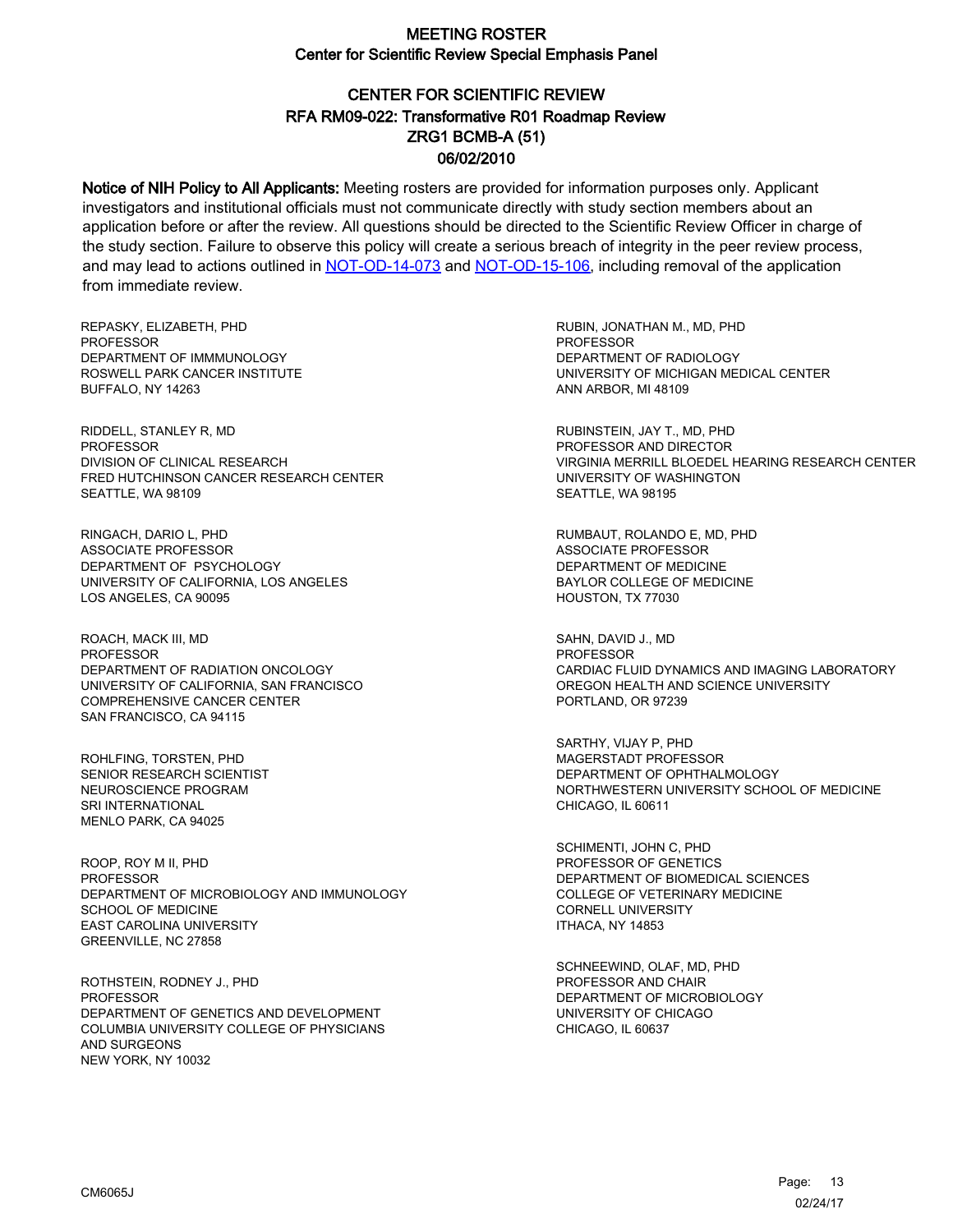# CENTER FOR SCIENTIFIC REVIEW ZRG1 BCMB-A (51) 06/02/2010 RFA RM09-022: Transformative R01 Roadmap Review

Notice of NIH Policy to All Applicants: Meeting rosters are provided for information purposes only. Applicant investigators and institutional officials must not communicate directly with study section members about an application before or after the review. All questions should be directed to the Scientific Review Officer in charge of the study section. Failure to observe this policy will create a serious breach of integrity in the peer review process, and may lead to actions outlined in [NOT-OD-14-073](https://grants.nih.gov/grants/guide/notice-files/NOT-OD-14-073.html) and [NOT-OD-15-106,](https://grants.nih.gov/grants/guide/notice-files/NOT-OD-15-106.html) including removal of the application from immediate review.

SCHWARTZ, PHILIP H, PHD **DIRECTOR** NATIONAL HUMAN NEURAL STEM CELL RESOURCE CHILDRENS HOSPITAL OF ORANGE COUNTY RESEARCH INSTITUTE ORANGE, CA 92868

SHOKAT, KEVAN M., PHD PROFESSOR AND VICE CHAIR DEPARTMENT OF CELLULAR AND MOLECULAR PHARMACOLOGY UNIVERSITY OF CALIFORNIA, SAN FRANCISCO SAN FRANCISCO, CA 94143

SIDTIS, JOHN J, PHD RESEARCH PROFESSOR DIVISION OF GERIATRICS BRAIN AND BEHAVIOR LABORATORY NATHAN KLINE INSTITUTE FOR PSYCHIATRIC RESEARCH ORANGEBURG, NY 10962

SILVER, LYNN L., PHD SENIOR INVESTIGATOR LL SILVER CONSULTING, LLC SPRINGFIELD, NJ 07081

SIMONS, DANIEL J., PHD PROFESSOR DEPARTMENT OF NEUROBIOLOGY UNIVERSITY OF PITTSBURGH PITTSBURGH, PA 15261

SMITH, STEPHEN J., PHD PROFESSOR DEPARTMENT OF MOLECULAR AND CELLULAR PHYSIOLOGY STANFORD MEDICAL SCHOOL STANFORD, CA 94305

SNYDER, ALAN J., PHD **PROFESSOR** DEPARTMENTS OF SURGERY AND BIOENGINEERING PENNSYLVANIA STATE UNIVERSITY HERSHEY, PA 17033

SO, PETER T., PHD ASSOCIATE PROFESSOR DEPARTMENTS OF MECHANICAL AND BIOLOGICAL ENGINEERING MASSACHUSETTS INSTITUTE OF TECHNOLOGY CAMBRIDGE, MA 02139

SOPER, STEVEN A., PHD PROFESSOR OF CHEMISTRY DEPARTMENT OF CHEMISTRY DEPARTMENT OF MECHANICAL ENGINEERING LOUISIANA STATE UNIVERSITY BATON ROUGE, LA 70803

STAERZ, UWE D., MD, PHD CHAIRMAN AND CHIEF SCIENTIFIC OFFICER ISOGENIS, INC DENVER, CO 80206

STEVENS, TOM HALL, PHD PROFESSOR DEPARTMENT OF CHEMISTRY UNIVERSITY OF OREGON EUGENE, OR 97403

STRUHL, KEVIN, PHD PROFESSOR DEPARTMENT OF BIOLOGICAL CHEMISTRY SCHOOL OF MEDICINE HARVARD UNIVERSITY BOSTON, MA 02115

SU, XIAOLI, PHD RESEARCH ASSOCIATE BIODETECTION INSTRUMENTS, LLC FAYETTEVILLE, AR 72701

TARR, PHILLIP I, MD MELVIN E. CARNAHAN PROFESSOR OF PEDIATRICS WASHINGTON UNIVERSITY SCHOOL OF MEDICINE MCDONNELL PEDIATRIC RESEARCH BUILDING SAINT LOUIS, MO 63110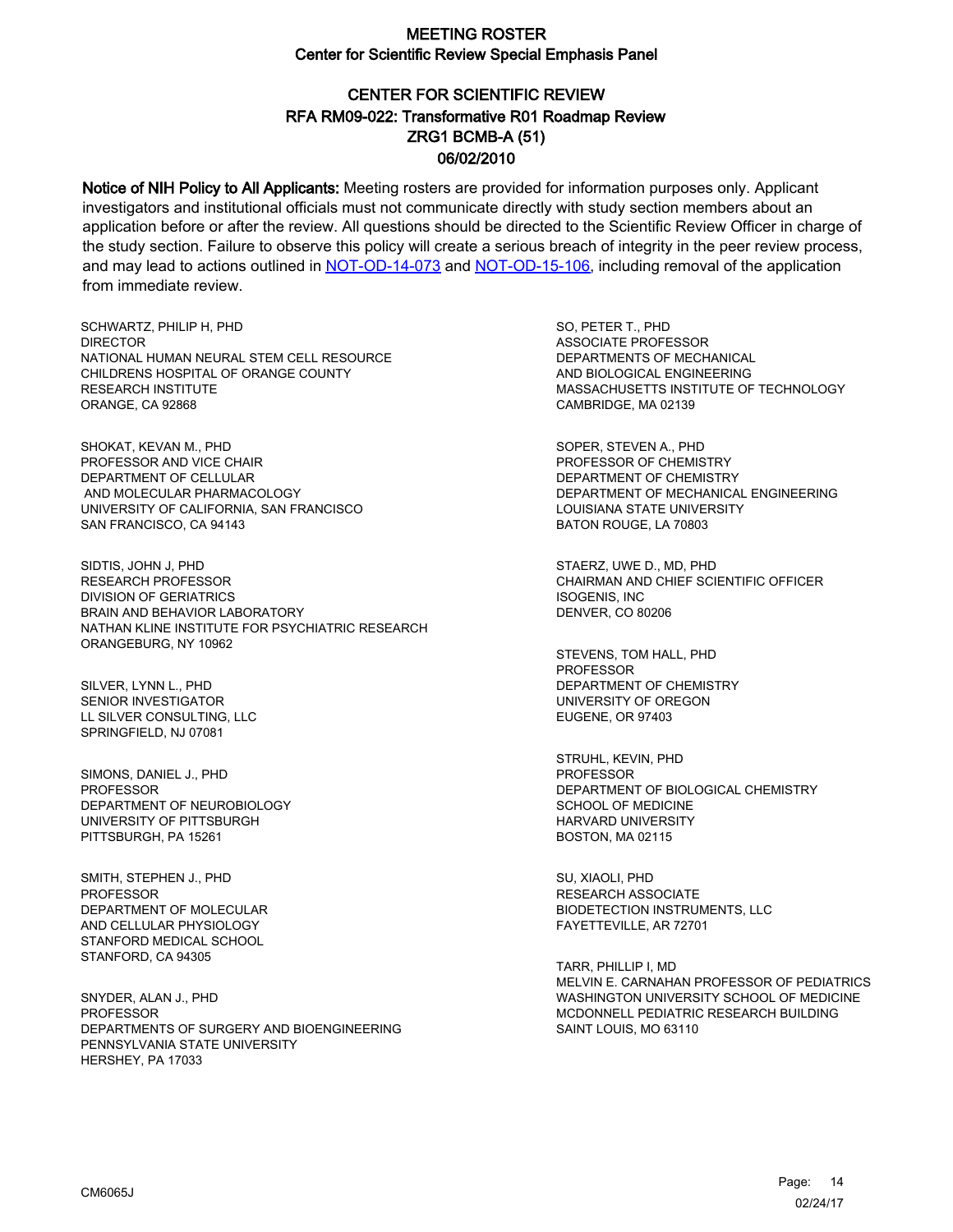# CENTER FOR SCIENTIFIC REVIEW ZRG1 BCMB-A (51) 06/02/2010 RFA RM09-022: Transformative R01 Roadmap Review

Notice of NIH Policy to All Applicants: Meeting rosters are provided for information purposes only. Applicant investigators and institutional officials must not communicate directly with study section members about an application before or after the review. All questions should be directed to the Scientific Review Officer in charge of the study section. Failure to observe this policy will create a serious breach of integrity in the peer review process, and may lead to actions outlined in [NOT-OD-14-073](https://grants.nih.gov/grants/guide/notice-files/NOT-OD-14-073.html) and [NOT-OD-15-106,](https://grants.nih.gov/grants/guide/notice-files/NOT-OD-15-106.html) including removal of the application from immediate review.

THOMAS, DUNCAN, PHD PROFESSOR OF ECONOMICS AND DIRECTOR DEPARTMENT OF ECONOMICS DUKE UNIVERSITY DURHAM, NC 27708

THOMPSON, LINDA F., PHD MEMBER DEPARTMENT OF IMMUNOBIOLOGY AND CANCER OKLAHOMA MEDICAL RESEARCH FOUNDATION OKLAHOMA CITY, OK 73104

TIMP, GREGORY LOUIS, PHD PROFESSOR DEPARTMENT OF ELECTRICAL AND COMPUTER ENGINEERING UNIVERSITY OF ILLINOIS AT URBANA-CHAMPAIGN URBANA, IL 61801

TOCZYSKI, DAVID P, PHD ASSOCIATE PROFESSOR DEPARTMENT OF BIOCHEMISTRY AND BIOPHYSICS CANCER RESEARCH INSTITUTE UNIVERSITY OF CALIFORNIA, SAN FRANCISCO SAN FRANCISCO, CA 94143

TOR, YITZHAK, PHD PROFESSOR DEPARTMENT OF CHEMISTRY AND BIOCHEMISTRY UNIVERSITY OF CALIFORNIA, SAN DIEGO LA JOLLA, CA 92093

TOWNES, TIM M., PHD PROFESSOR AND CHAIRMAN DEPARTMENT OF BIOCHEMISTRY AND MOLECULAR GENETICS UNIVERSITY OF ALABAMA AT BIRMINGHAM BIRMINGHAM, AL 35294

TRAHEY, GREGG E., PHD **PROFESSOR** DEPARTMENT OF BIOMEDICAL ENGINEERING DUKE UNIVERSITY DURHAM, NC 27708

TRUSKEY, GEORGE A, PHD PROFESSOR AND CHAIR DEPARTMENT OF BIOMEDICAL ENGINEERING SCHOOL OF ENGINEERING DUKE UNIVERSITY DURHAM, NC 27708

TUAN, TAI-LAN, PHD ASSOCIATE PROFESSOR DEPARTMENT OF SURGERY KECK SCHOOL OF MEDICINE UNIVERSITY OF SOUTHERN CALIFORNIA LOS ANGELES, CA 90027

TURNER, ERIC E., MD, PHD **PROFESSOR** DEPARTMENT OF PSYCHIATRY UNIVERSITY OF CALIFORNIA, SAN DIEGO LA JOLLA, CA 92093

TYAGI, SANJAY, PHD ASSOCIATE PROFESSOR DEPARTMENT OF MOLECULAR GENETICS PUBLIC HEALTH RESEARCH INSTITUTE NEWARK, NJ 10016

VAN DEN BRINK, MARCEL R M, MD, PHD ASSOCIATE MEMBER DEPARTMENT OF MEDICINE SLOAN-KETTERING INSTITUTE FOR CANCER RESEARCH NEW YORK, NY 10021

VON ZEDTWITZ, MAX **PROFESSOR** DEPARTMENT OF STRATEGY AND INNOVATION MANAGAEMENT TSINGHUA UNIVERSITY PUDONG DISTRICT, SHANGHAI 200120 CHINA

WANG, SHU-ZHEN, PHD ASSOCIATE PROFESSOR DEPARTMENT OF OPHTHALMOLOGY UNIVERSITY OF ALABAMA AT BIRMINGHAM SCHOOL OF MEDICINE BIRMINGHAM, AL 35233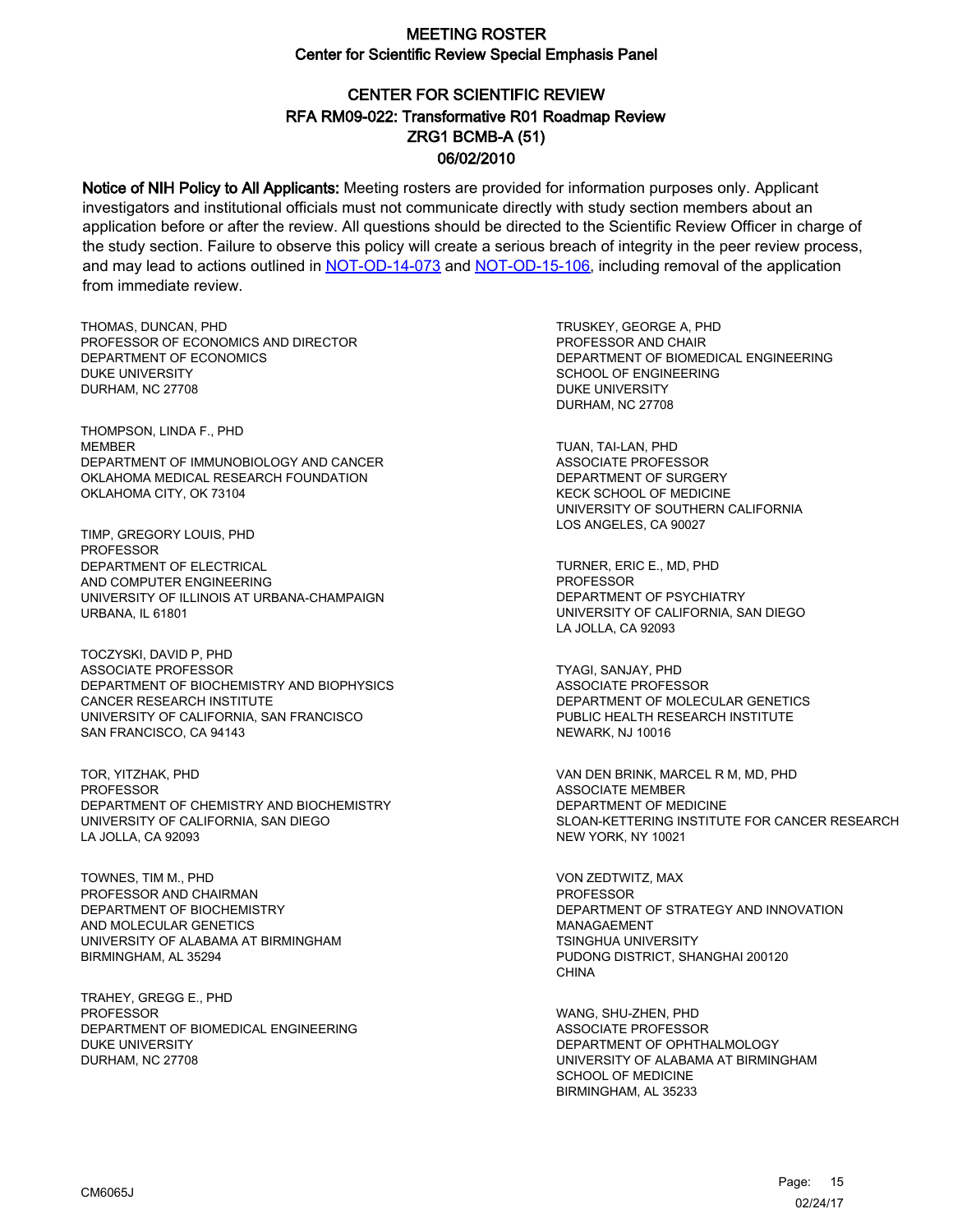# CENTER FOR SCIENTIFIC REVIEW ZRG1 BCMB-A (51) 06/02/2010 RFA RM09-022: Transformative R01 Roadmap Review

Notice of NIH Policy to All Applicants: Meeting rosters are provided for information purposes only. Applicant investigators and institutional officials must not communicate directly with study section members about an application before or after the review. All questions should be directed to the Scientific Review Officer in charge of the study section. Failure to observe this policy will create a serious breach of integrity in the peer review process, and may lead to actions outlined in [NOT-OD-14-073](https://grants.nih.gov/grants/guide/notice-files/NOT-OD-14-073.html) and [NOT-OD-15-106,](https://grants.nih.gov/grants/guide/notice-files/NOT-OD-15-106.html) including removal of the application from immediate review.

WATKINS, SIMON C, PHD **PROFESSOR** DEPARTMENTS OF CELL BIOLOGY AND PHYSIOLOGY SCHOOL OF MEDICINE UNIVERSITY OF PITTSBURGH PITTSBURGH, PA 15261

WENK, GARY L., PHD PROFESSOR DEPARTMENT OF PSYCHOLOGY OHIO STATE UNIVERSITY COLUMBUS, OH 43210

WHITE, MICHAEL J., PHD PROFESSOR AND CHAIR DEPARTMENT OF SOCIOLOGY BROWN UNIVERSITY PROVIDENCE, RI 02912

WICHMANN, THOMAS N., MD PROFESSOR DEPARTMENT OF NEUROLOGY EMORY UNIVERSITY ATLANTA, GA 30322

WOJCHOWSKI, DON, PHD PROFESSOR BIOLOGY PROGRAM CENTER FOR MOLECULAR MEDICINE MAINE MEDICAL CENTER RESEARCH INSTITUTE SCARBOROUGH, ME 04074

WOODS, WILLIAM JOSEPH, PHD ASSOCIATE ADJUNCT PROFESSOR CAPS/ DEPARTMENT OF MEDICINE UNIVERSITY OF CALIFORNIA, SAN FRANCISCO SAN FRANCISCO, CA 94105

WOZNIAK, DANIEL J, PHD ASSOCIATE PROFESSOR DEPARTMENT OF MICROBIOLOGY AND IMMUNOLOGY SCHOOL OF MEDICINE WAKE FOREST UNIVERSITY WINSTON-SALEM, NC 27157

YAN, HONGGAO, PHD PROFESSOR DEPARTMENT OF BIOCHEMISTRY AND MOLECULAR BIOLOGY MICHIGAN STATE UNIVERSITY EAST LANSING, MI 48824

YANG, YONG-GUANG, MD, PHD ASSOCIATE PROFESSOR MASSACHUSETTS GENERAL HOSPTIAL DEPARTMENT OF SURGERY BOSTON, MA 02129

YARUS, MICHAEL J, PHD PROFESSOR DEPARTMENT OF MOLECULAR, CELLULAR AND DEVELOPMENTAL BIOLOGY UNIVERSITY OF COLORADO BOULDER, CO 80309-0347

YUTZEY, KATHERINE E, PHD ASSOCIATE PROFESSOR DIVISION OF MOLECULAR CARDIOVASCULAR BIOLOGY CHILDREN'S HOSPITAL RESEARCH FOUNDATION CINCINNATI, OH 45229-3039

ZHANG, SU-CHUN, MD, PHD ASSISTANT PROFESSOR DEPARTMENTS OF ANATOMY AND NEUROLOGY SCHOOL OF MEDICINE UNIVERSITY OF WISCONSIN MADISON, WI 53705

ZHAO, WEI, PHD ASSOCIATE PROFESSOR DEPARTMENT OF RADIOLOGY SCHOOL OF MEDICINE STATE UNIVERSITY OF NEW YORK AT STONY BROOK STONY BROOK, NY 11794

ZHAO, XINYU, PHD ASSOCIATE PROFESSOR DEPARTMENT OF NEUROSCIENCE UNIVERSITY OF NEW MEXICO ALBUQUERQUE, NM 87131